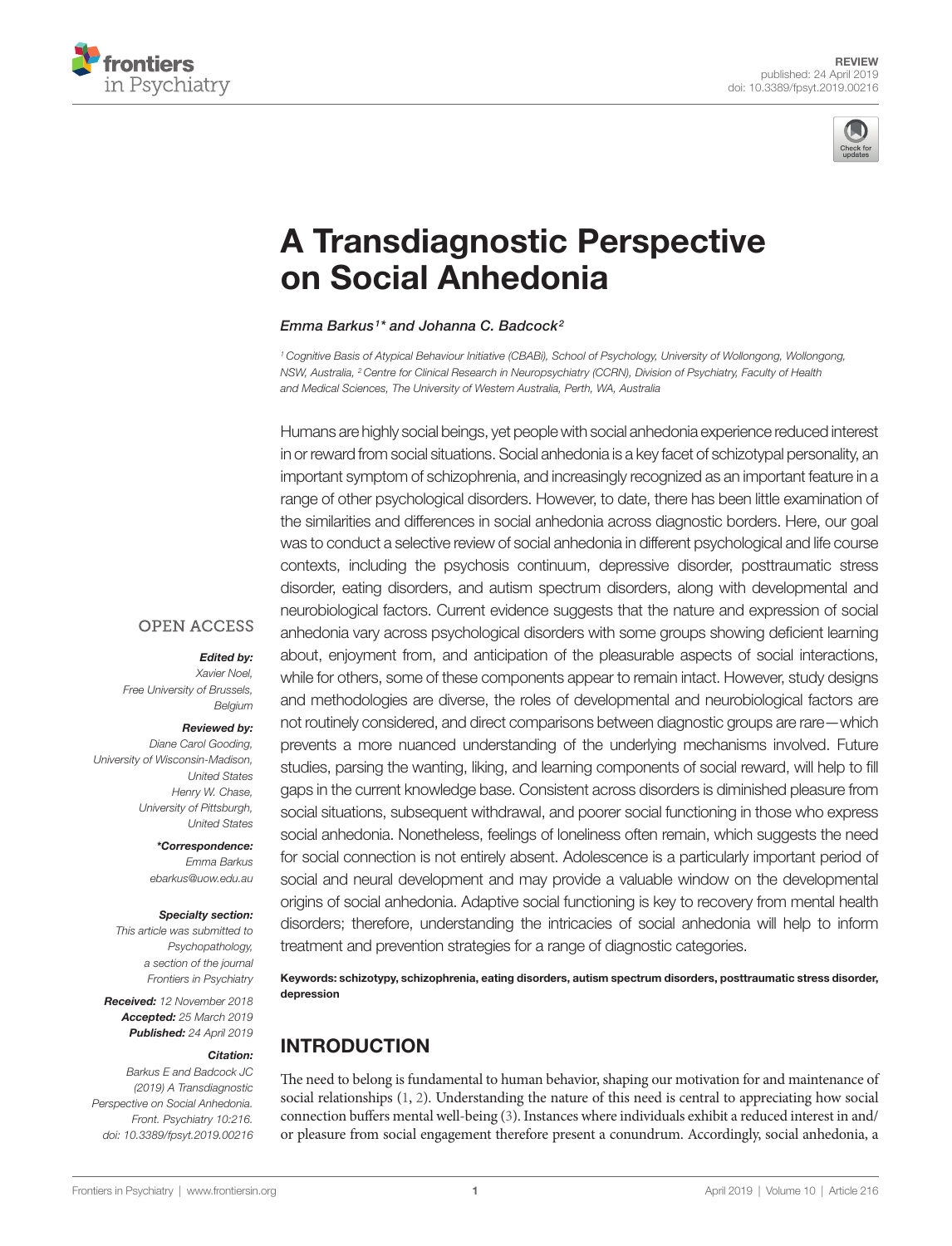trait-like disinterest in and lack of reward from social engagement [\(4](#page-9-3)–7), is attracting a resurgence of interest (8). While social anhedonia is associated with social withdrawal, it is distinct from social anxiety, where withdrawal from social situations is driven by a fear of negative evaluation, rather than lack of reward from social situations. That is, social anhedonia stems from diminished positive affect from social contact, rather than heightened negative affect (9). Similarly, social anhedonia is not simply an extreme form of introversion, which is characterized by low positive emotion and a preference for solitude [\(10](#page-9-4)). Rather, it seems comparable to (low) social closeness captured in the personality literature ([11\)](#page-9-5). In short, social anhedonia is not merely a reflection of diminished social interest, but at its core entails a reduced positive appraisal of all aspects of interpersonal relationships. Although social anhedonia is a key element of schizotypy and schizophrenia (6, [12,](#page-9-6) [13\)](#page-9-7), it is increasingly recognized transdiagnostically ([14\)](#page-9-8), spurring the development of a wide range of subjective (e.g., **Table 1**) and objective tools for its assessment.

The scales used in the social anhedonia literature move from the focused RSAS to the measures of social reward and the experience of pleasure in general, with a lesser or greater emphasis on the social context. These scales therefore provide different information about social anhedonia directly or the experiences that underpin it, such as social reward. Criticisms with the content of early self-report scales [\(22](#page-9-9)) have driven more recent efforts to uncover the multidimensional nature of social anhedonia, in part to reflect a more nuanced understanding of the cognitive processes that could be driving social anhedonia. While our understanding of anhedonia has been slow to evolve, experimental and preclinical work has provided increments in knowledge concerning hedonic experiences. Current evidence suggests that, cognitively, pleasurable or rewarding experiences, in general, comprise a "looking forward to" anticipatory component, which is cognitively driven (i.e., "wanting") ([23,](#page-9-10) [24](#page-9-11)), and an "in-the-moment enjoyment" (i.e., "liking") component [\(25](#page-9-12), [26](#page-9-13)). A third component, "learning," ensures that individuals pair their social experiences with positive pleasurable emotions and consequently seek out similar future experiences [\(27](#page-9-14)). The interest in the pleasure cycle has led some authors to increasingly suggest that the broader concept of anhedonia should distinguish between motivation or seeking behaviors and in-the-moment pleasure of an experience ([28\)](#page-9-15). Self-report measures such as the TEPS and the ACIPS have attempted to parse these anticipatory and consummatory components of pleasure into more human social domains, with varying success. The ACIPS, although in early days of use, may prove to be an additional general measure of social anhedonia. It is recognized that pleasure, reward, learning, anhedonia, and social anhedonia are all distinct concepts. However, accumulating evidence from preclinical, translational, basic, and applied human research points to these concepts being related to one another. Processes related to the experience of pleasure and reward likely provide the mechanisms underpinning the behavioral expression of social anhedonia. Consequently, there is a need to understand specific types of anhedonia [\(29](#page-9-16)), which drives the encompassing nature of the current review. Understanding which components of cognitive processing are altered in people with social anhedonia—regardless of diagnostic category—could assist in improving social functioning [\(30](#page-9-17), [31\)](#page-9-18) and therapeutic outcomes [\(32](#page-9-19)). Yet, despite the potential significance of social anhedonia in both clinical and nonclinical groups, a synthesis of current evidence is lacking. Consequently, here we provide a selective review of the literature, highlighting similarities and differences in social anhedonia across a variety of presentations. Studies have been included on the basis that they have a focus on social anhedonia or anticipatory and consummatory components of reward and hedonic responses.

# PSYCHOSIS CONTINUUM

By far, the largest body of work concerning social anhedonia relates to the psychosis continuum. Though subject to much debate, the continuum model posits that psychotic disorders comprise an extended phenotype of risk, with diagnosable disorders such as schizophrenia at one extreme end and nonclinical high, average, and low levels of schizotypy (associated with decreasing levels of psychosis risk) at the other ([33\)](#page-10-0). Underlying schizotypy is a multidimensional structure of personality traits broadly similar

| TABLE 1   Common self-report and interview measures for social anhedonia (SA) and related constructs. |  |
|-------------------------------------------------------------------------------------------------------|--|
|-------------------------------------------------------------------------------------------------------|--|

| <b>References</b>           | Name of measure                                                         | <b>Description</b>                                                                                                         |
|-----------------------------|-------------------------------------------------------------------------|----------------------------------------------------------------------------------------------------------------------------|
| Eckblad et al. <sup>a</sup> | Revised SA Scale (RSAS)                                                 | Self-report-trait. Captures associability, lack of social enjoyment,<br>indifference to others.                            |
| Foulkes et al. (15)         | Social Reward Questionnaire                                             | Self-report-captures individual differences in the value of social rewards.                                                |
| Fawcett et al. (16)         | Fawcett-Clark Pleasure Capacity Scale (FCPS)                            | Self-report-people's subjective responses to normally pleasurable<br>situations.                                           |
| Gard et al. (17)            | Temporal Experiences of Pleasure Scale (TEPS)                           | Self-report-trait. Anticipatory and consummatory pleasure experiences.                                                     |
| Gooding and Pflum (18)      | Anticipatory and Consummatory Interpersonal<br>Pleasure Scale (ACIPS)   | Self-report-trait. Forward looking and immediate enjoyment of social<br>interactions.                                      |
| Gooding et al. (19)         | Anticipatory and Consummatory Interpersonal<br>Pleasure Scale (ACIPS-A) | As above but for adolescents.                                                                                              |
| Kirkpatrick et al. (20)     | Brief Negative Symptom Scale (BNSS)                                     | Interview-symptom. Subscales anhedonia, intensity of pleasure and<br>frequency of pleasure correlate with other SA scales. |
| Snaith et al. (21)          | Snaith-Hamilton Pleasure Scale (SHAPS)                                  | Self-report-hedonic capacity.                                                                                              |

aEckblad ML, Chapman LJ, Chapman JP, Mishlove M. (1982). The revised social anhedonia scales. (Available from LJ. Chapman, Department of Psychology, 1202 West Johnson *Street, University of Wisconsin, Madison, WI 53706.)*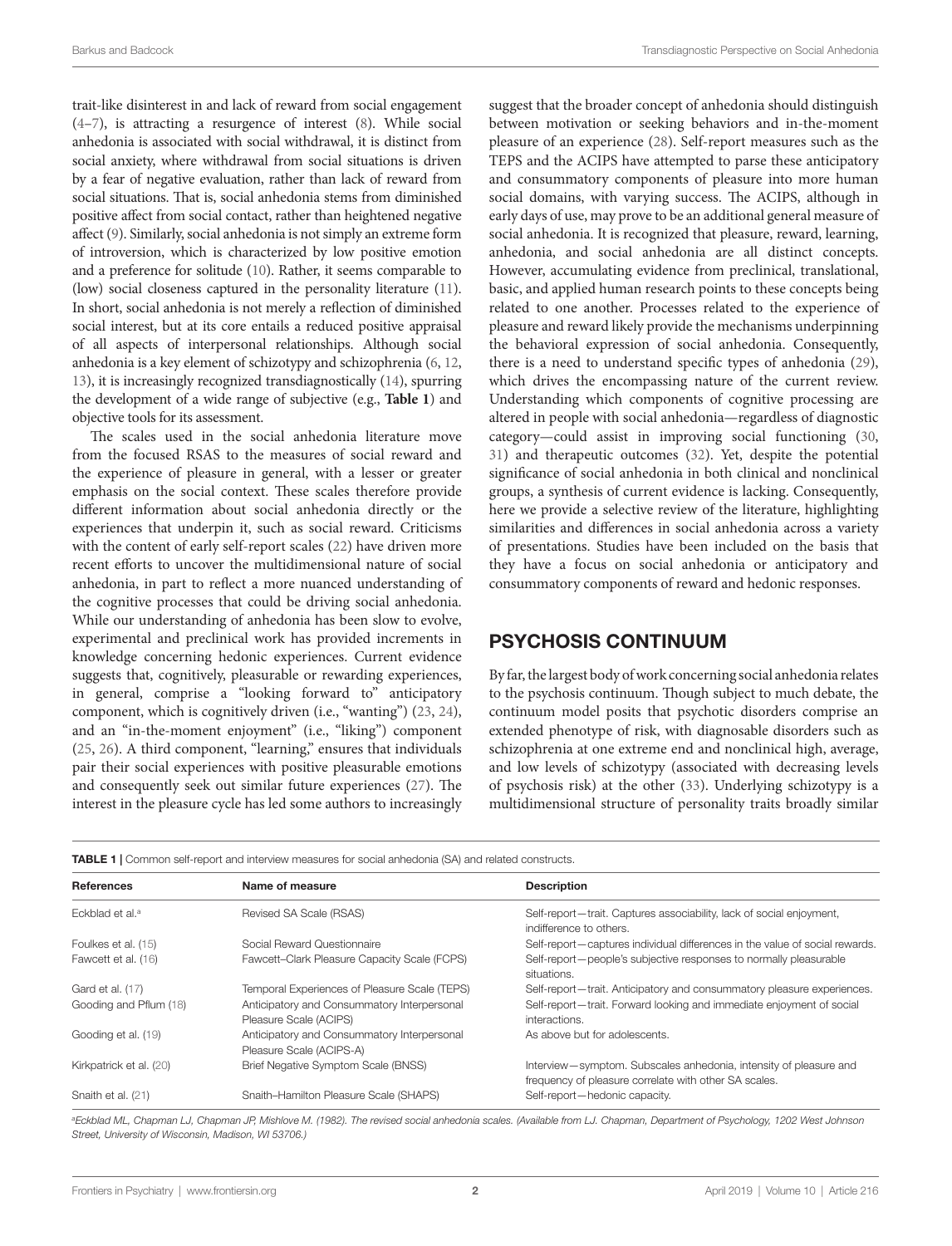to the symptom presentation observed in psychotic disorders, lending further support to structural continuity between clinical and nonclinical experiences [see also Ref. ([34\)](#page-10-1)]. In the psychosis continuum literature, social anhedonia is a feature of the negative dimension and is thought to be trait-like, enduring and stable over the illness course irrespective of symptom fluctuation [\(5,](#page-9-27) [35](#page-10-2)).

# Nonclinical Populations and Social Anhedonia

First, we will consider studies involving nonclinical individuals expressing social anhedonia. People drawn from the general healthy community with high levels of social anhedonia report fewer personal relationships [\(30](#page-9-17), [36](#page-10-3)), are less likely to be in intimate relationships [\(37](#page-10-4)), prefer to be alone ([30\)](#page-9-17), are less committed to, and experience fewer positive feelings toward, their partner when in a relationship ([31\)](#page-9-18). Llerena et al. [\(38\)](#page-10-5) reported that self-reported social anhedonia was associated with less willingness to engage in social interactions, reduced social skills, and less positive responses to an experimental social interaction. Nonetheless, high levels of social anhedonia—at least in healthy young adults—are associated with high levels of loneliness ([39\)](#page-10-6). This suggests that while the enjoyment of, or wanting for, social interaction in people with social anhedonia is low, or subjectively dampened, it is not entirely absent, since reduction below the desired level still triggers a sense of absence and the pain of loneliness.

Neurocognitive deficits are present in some healthy individuals who express social anhedonia, although these cognitive deficits do not appear to be related to general (psychological, social, or occupational) functioning [\(40\)](#page-10-7). Cohen et al. ([40\)](#page-10-7) reported that those scoring highly on social anhedonia had poorer performance on a standard assessment of attentional vigilance; similarly, Tully et al. [\(41](#page-10-8)) found that attentional control mediated the relationship between social anhedonia and social functioning. Although tentative, these two papers suggest that the capacity to attend to, and ultimately learn from, important aspects of one's environment may be a key issue in social anhedonia. The results from Pflum and Gooding ([42](#page-10-9)) support this idea, since participants scoring highly on social anhedonia were less able to use social context and therefore had poorer performance when it was relevant in tasks assessing social cognition. In addition, improving working memory capacity in those with social anhedonia from the general population has been reported to improve the anticipatory component of reward and lead to upregulation of brain regions related to monitoring and reward ([43,](#page-10-10) [44\)](#page-10-11). Within the general population, social anhedonia is associated with negative social outcomes, indicating poor engagement, maintenance, and affiliation for interpersonal relationships [\(45](#page-10-12)), and is predictive of the risk of developing schizophrenia in the future ([13,](#page-9-7) [45](#page-10-12)).

# Psychosis Clinical Samples

Moving into clinical samples, a reciprocal relationship appears to exist between poor premorbid social adjustment and increased levels of social anhedonia in help-seeking youth at clinical high risk for psychosis [\(46](#page-10-13)). Potentially, this could initiate a downward spiral of loss of social skills, decreased motivation to engage, and reduced pleasure from social situations. Using an experimental social interaction paradigm, McCarthy et al. [\(47](#page-10-14)) reported that in patients with schizophrenia, higher ratings on social anhedonia were associated with reduced feelings of interpersonal closeness and less willingness to interact, with subjective responses during interactions with the experimental partner being related to social functioning in general. Conversely, in treatment-resistant patients with schizophrenia, *lower* levels of anhedonia–asociality predicted a longer time living in the community between admissions ([48\)](#page-10-15). Patients with schizophrenia and schizoaffective disorder who had high levels of social anhedonia had higher levels of symptomatology and lower levels of self-esteem, selfefficacy, subjective recovery, social support, and poorer quality of life compared to patients with intact hedonic responses and an intermediary group [\(49](#page-10-16)). Collectively, these studies suggest that increased social anhedonia and related constructs diminish social functioning and willingness to engage in social interactions in those at risk for or diagnosed with psychosis. Given the similar findings in nonclinical samples, social anhedonia, rather than positive psychotic symptoms, may be responsible for decreased social engagement across the psychosis continuum.

## Cognitive Underpinnings of Social Anhedonia Along the Psychosis Continuum

There have been fewer formalized experimental paradigm studies tapping the cognitive underpinnings of social anhedonia. People from the general population who score highly on social anhedonia report difficulties in controlling the effects of emotional information on behavior ([50,](#page-10-17) [51\)](#page-10-18), less positive affect in response to positive pictures, videos, and words [\(52](#page-10-19)[–54](#page-10-20)), and rated sad and neutral faces more negatively ([55\)](#page-10-21). In patients with schizophrenia, interest has developed in "basic" symptoms; these are subtle changes from "normal" in subjective experiences of emotions, the self, and perceptions of the world [\(56](#page-10-22)). The basic symptoms that capture a need to consciously reflect on usual activities, reduced social motivation and emotional meaning, and lower stress thresholds were all associated with higher social anhedonia in patients with schizophrenia ([57\)](#page-10-23). Together, these studies suggest that in those from the general community and patients with schizophrenia, social anhedonia is associated with alterations in the subjective experience of, and objective responding to, emotionally loaded social cues.

In other clinical disorders, there has been an increasing emphasis on parcelling out the learning, wanting, and consummatory components of pleasure. Given the evidence of dysregulation in dopamine in those with psychosis, there has been much characterization of the motivational and rewardrelated problems reported in patients with schizophrenia [\(58](#page-10-24)). For example, in two studies (one using experience sampling methodology and the second employing cross-sectional questionnaires), Gard et al. ([59\)](#page-10-25) reported that patients with schizophrenia had intact in-the-moment (i.e., consummatory) positive emotions in response to events; however, they displayed deficits in positively anticipating future events when compared to healthy controls. However, it is only relatively recently that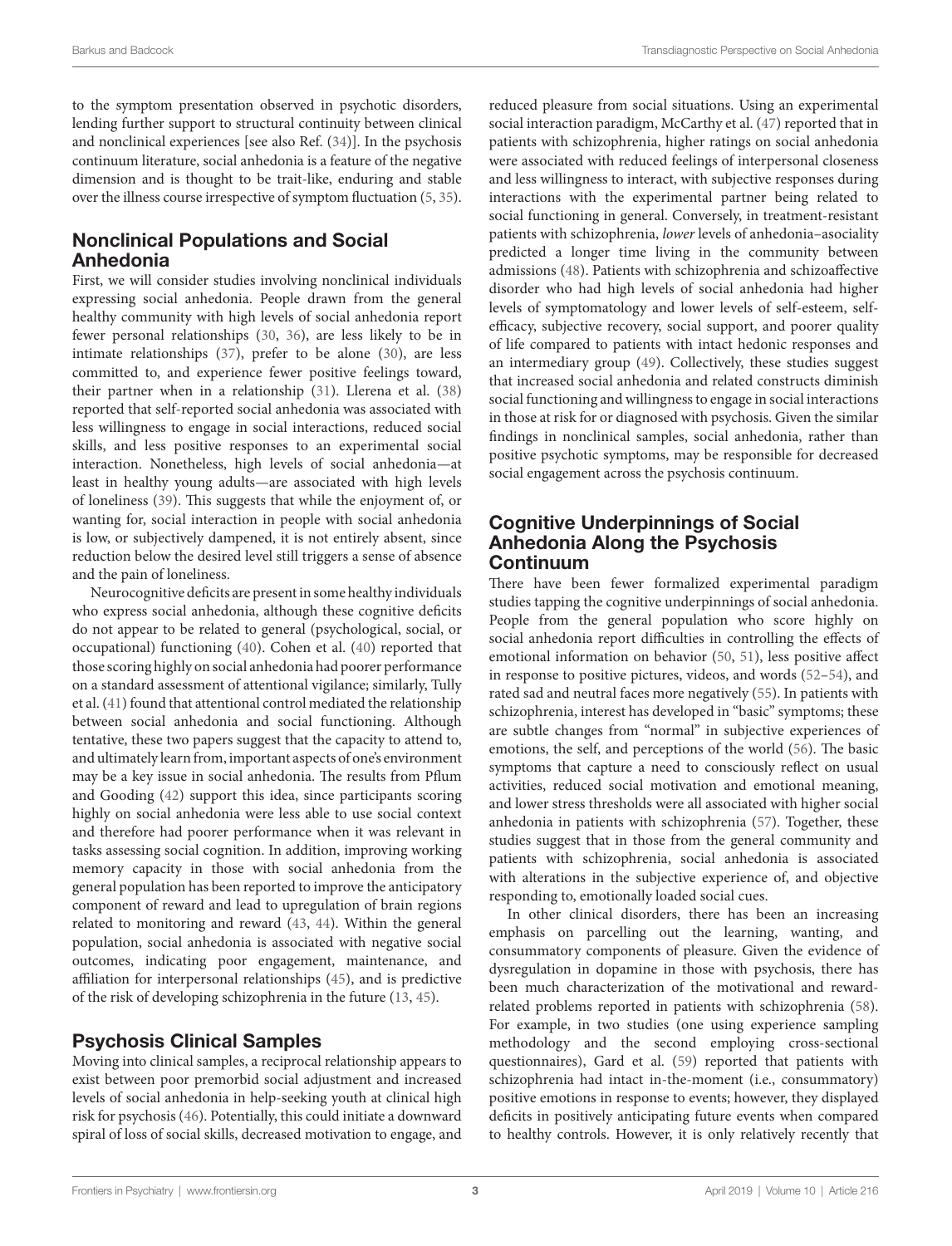separating consummatory and anticipatory reward has been extended to social anhedonia across the psychosis continuum. Intact positive emotional responses to external stimuli, in those with social anhedonia, have not been consistently reported ([52\)](#page-10-19).

When examining the learning component, during reward paradigms, people expressing higher levels of social anhedonia changed their responding style less in reaction to social, but not monetary, rewards [\(60](#page-10-26), [61\)](#page-10-27), demonstrating less favorable responses to social cues than would be expected. Therefore, it appears that diminished experience of reward in social anhedonia along the psychosis continuum may be specific to social stimuli [\(61](#page-10-27)). Patients with schizophrenia who have social anhedonia are less able to modulate positive emotions [\(63](#page-10-28)), anticipate future pleasure ([59](#page-10-25)), or use previous positive experiences to motivate future behaviors ([63\)](#page-10-28). Again, however, anhedonia in psychotic disorders is associated with high levels of loneliness [\(64](#page-10-29)), suggesting that the enjoyment of social interactions is diminished in people with psychosis, but sensitivity to pain from (inadequate) social connections remains. Potentially, the feeling of loneliness could derive from the reduced hedonic response to social interactions, or this could be a precursor to the tipping point between transient and chronic loneliness. Given that a significant component of social connections extends from positive responses ([65](#page-10-30)), more specifically positive connection to people, reduced pleasure from social engagement could impair an individual's capacity to gain meaningful connections. In addition, given that social withdrawal occurs in social anhedonia, it provides a potential blockage to reinstating social connections and alleviating loneliness ([66\)](#page-10-31). Impaired learning will then make it hard to recouple social approach behaviors and motivation with positive emotional experiences ([67](#page-10-32)). Collectively, perhaps, these studies point to a breakdown in the learning component of reward, which may underpin diminished expression of anticipatory positive emotions in relation to positive future events. In turn, a deficit in anticipatory reward could impair social approach behaviors and lead to less engagement in social activities and ultimately diminish social functioning.

#### DEPRESSIVE DISORDERS

Anhedonia is a core component of depressive disorders. However, there is limited research on social anhedonia specifically. Emerging literature suggests that anhedonia may be trait-like and predictive of both risk of onset and relapse for major depression ([68\)](#page-10-33). Yet, in depression, some argue that social anhedonia is coupled to clinical state and improves with recovery ([5](#page-9-27)). One study involving clinically active patients with depression reported that those with depression had higher levels of social anhedonia compared to individuals with schizophrenia [\(69](#page-10-34)). Social anhedonia may be present at clinically significant levels in approximately a third of patients with depression (70). As a continuous measure, social anhedonia is associated with depressive symptom severity (70– 72) and poor treatment response ([68,](#page-10-33) 73). Deficits in the reward system of those with depression have been previously considered. For instance, reduced motivation for reward is thought to be driven by deficits in the anticipation of rewards, while enjoyment

of in-the-moment consummatory reward remains intact (74). However, studies concerning social anhedonia in those with depression tend to capture behavioral correlates and not the cognitive underpinnings.

Evidence that social anhedonia and depressive symptoms are related in the general population could contribute evidence toward social anhedonia being viewed as a trait-like vulnerability rather than coupled with clinical state. Anticipation of a less positive response to social situations is reported in females, from the general population, with high levels of depressive symptoms compared to those with low depressive symptoms (75). Certainly, cognitive vulnerabilities for depression such as increased self-focus tend to lead to difficulties in interpersonal relationships (76). Focus on one's own internal states reduces engagement with the social environment, blunts in-the-moment emotional responses, and diminishes social skills. For instance, reduced emotional facial expression and less smiling (77) are reported in depression and may exacerbate social anhedonia [\(53](#page-10-35), 78). These psychological characteristics could compromise cognitive capacities, reducing the cognitive resources available to engage in social situations actively. In a working memory training program for those with psychometrically defined depression, although ratings of depression decreased and hedonic experiences increased, social anhedonia remained the same pre- and posttraining (79). This study suggests, that while improvements can be gained in the anticipation of future events through cognitive remediation, it might be more difficult to change patterns of behavioral responses in general. However, the possibility that working memory training could improve anticipatory reward in those with anhedonia, in general, suggests that cognitive capacities could be a target to improve positive emotions toward social engagement and may in the longer term lead to changes in social behaviors. For instance, the absence of perceived positive social cues (through cognitive biases related to anhedonia) during interactions could reduce the rewarding properties of social interactions. For example, in patients with schizophrenia, higher ratings of social anhedonia reportedly correlate with self-depreciation, guilty ideas of reference, pathological guilt, early wakening, suicidality, and observed depression (80). Other studies suggest that social anhedonia is temporally linked to episodes of clinical depression (81). In conclusion, depression and social anhedonia may co-occur in subclinical and all clinical disorders where depression is present. Further longitudinal research is needed to investigate whether social anhedonia is a stable risk temperament for depressive disorders or present only during an active depressive episode, regardless of primary diagnosis.

## EATING DISORDERS

Eating disorders, such as anorexia nervosa (AN) and bulimia nervosa (BN), are characterized by disturbances in behavioral and neurobiological responses to food rewards (82). There are a number of reviews that consider the role of reward, in general, in eating disorders (83–86). It is beyond the focus of the current review to reiterate the work that others have already provided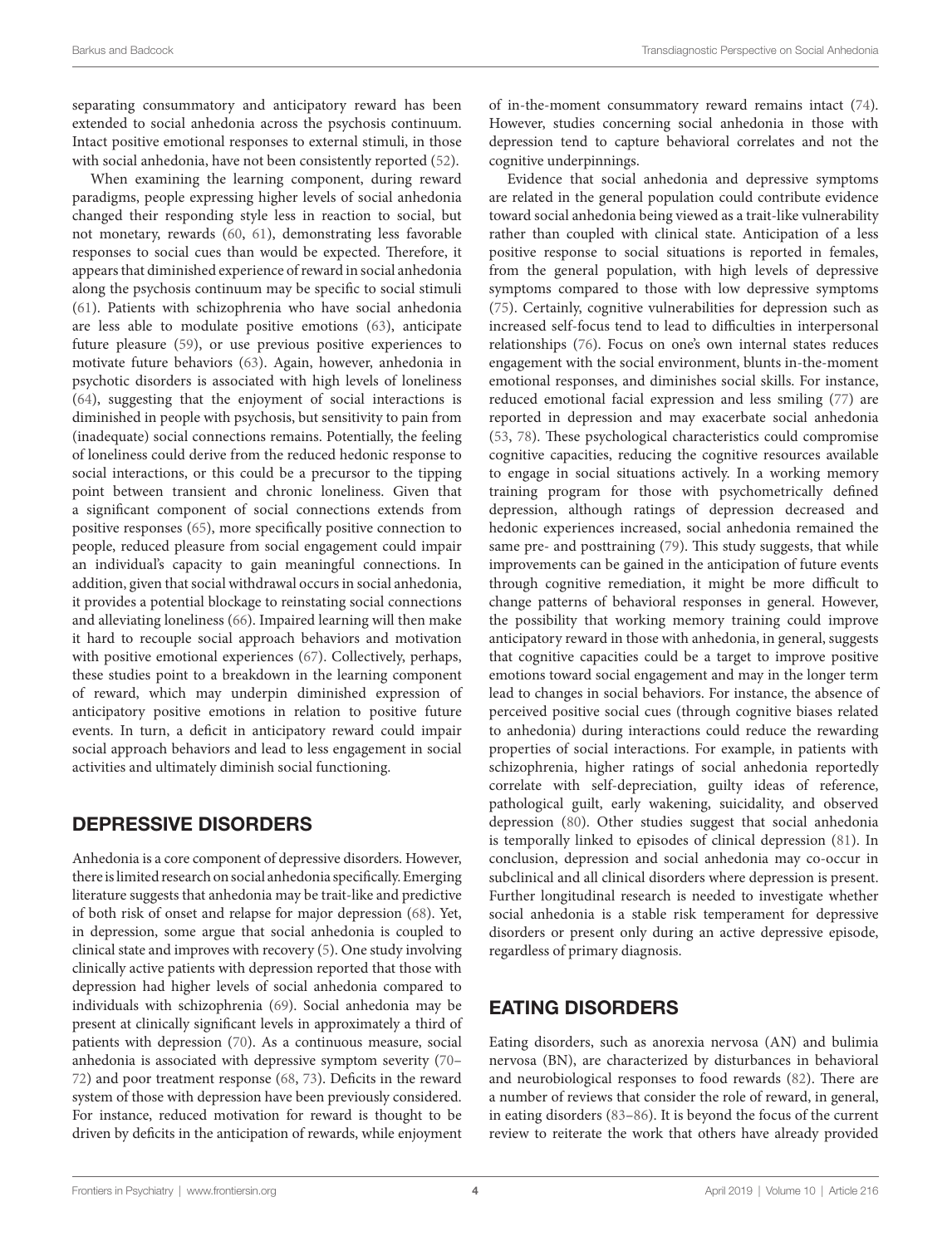focused reviews on. However, given the focus on reward as a core concern in the nature of eating disorders, hedonic responses have consistently been separated into anticipatory and consummatory components. Anhedonia, in general, is also a focus of interest in eating disorders, though developing a single unifying framework is proving a challenge (87). For example, some argue that eating disorder patients show a diminished sense of pleasure from food; others report that hedonic impact is intact but the desire for food is impaired (88–90). Some forms of eating disorders may be associated with normal levels of wanting but low levels of liking food, while BN may be associated with an excessive wanting of food that is not followed by a typical sense of pleasure (82). Such complexity illustrates the heterogeneity in eating disorders; however, it is immediately evident that reward processes are key to clinical symptoms.

Beyond reward difficulties in relation to food, current models also recognize the importance of social and emotional difficulties in the development, maintenance, and recovery from eating disorders (91, 92). These include increased sensitivity to social rejection and alexithymia, along with poor social cognition and decreased sensitivity to social rewards (93–95). Within this complex profile, some studies have examined social anhedonia in eating disorders using self-report measures. The results showed that people with AN and BN have significantly higher scores on the Revised Social Anhedonia Scale than those without eating disorders (96–98), while those who had recovered from AN had intermediate levels of social anhedonia. Levels of social anhedonia do not differ between women with AN and BN (99), are highly correlated with illness chronicity, and significantly predict problems with social and occupational functioning (97). Evidence from behavioral studies suggests women with AN avoid looking at the faces and eyes of others and find them less rewarding compared to non-eating disorder controls [\(100\)](#page-11-0), while at the neural level, areas of hypo- and hyperactivation have been identified in response to positive and negative social exchanges, respectively [\(101,](#page-11-1) [102](#page-11-2)). Together, these data suggest that reward dysfunction in people with eating disorders is not specific to food-related stimuli or body image but encompasses abnormal motivational drive and pleasure from social interactions. Whether this is a cause or a consequence of eating disorders is still unclear; however, given its potential impact on recovery, social anhedonia is now serving as a specific treatment target for psychological interventions ([103](#page-11-3)). Social anhedonia has been reported to reduce following an intervention comprising cognitive remediation and emotion skills training in adults with anorexia ([103](#page-11-3), [104](#page-11-4)).

The presence of social anhedonia in eating disorders suggests that there may be overlapping mechanisms for social reward mirroring those found in other groups, such as autism spectrum disorders (ASD; see the section Autism Spectrum Conditions) and along the psychosis continuum. Indeed, elevated rates of both ASD traits and psychotic symptoms are present in patients with eating disorders [\(105–](#page-11-5)[107](#page-11-6)). The presence of ASD traits in those with anorexia has been reported to be positively related to social anhedonia ([108](#page-11-7)). Delineating the differences between diagnostic categories, eating disorder subtypes, and reward components (liking, wanting, and learning) is an important direction for future research. For example, alexithymia scores were found to be strongly associated with social anhedonia in eating disorders; thus, in contrast to ASD [\(109\)](#page-11-8), impaired enjoyment of social interactions in eating disorders may be related to difficulties identifying and expressing feelings (96).

#### POSTTRAUMATIC STRESS DISORDER

Like depressive disorders, anhedonia is also a central symptom of PTSD ([110](#page-11-9), [111](#page-11-10)). Greater anhedonia in PTSD has been linked to an increased risk of psychotic disorder [\(112](#page-11-11), [113](#page-11-12)) and poor social functioning ([114](#page-11-13)). While early research focused on fearrelated processes, a growing recognition of alterations in reward processing [\(115,](#page-12-0) [116](#page-12-1)) led to a reconceptualization of PTSD as an imbalance between approach (reward-related) and avoidance (fear-related) systems ([117](#page-12-2)–[119](#page-12-3)). Consequently, as with eating disorders, PTSD research has been focused on characterizing the anticipatory and consummatory behaviors related to social anhedonia. More recently, a systematic review of self-report, behavioral, and neurobiological measures yielded a complex and mixed pattern of results for reward functioning in people with PTSD. Variation in results may reflect heterogeneity of the causes, symptoms ([120](#page-12-4)), and underlying reward mechanisms ([121](#page-12-5)) of posttraumatic stress. Overall, however, a tendency to both reduced consummatory *and* motivational reward was noted, especially in females with PTSD and in response to positive social stimuli compared to nonsocial stimuli, suggestive of social anhedonia [\(118\)](#page-12-6). For example, women with PTSD report less positive affect in response to positive interpersonal (social) memories, along with lowered neural activation in ventral striatal reward networks responsive to rewarding and socially salient stimuli ([122](#page-12-7)). Reduced motivation to approach socially rewarding stimuli may be particularly evident in those with PTSD when greater effort is needed to gain reward [\(118\)](#page-12-6), suggesting reduced sensitivity in the cognitive underpinning for "wanting" social connections.

In addition to an inability to feel pleasure, people with PTSD, especially related to prolonged childhood abuse, often have a different kind of hedonic problem. Specifically, traumatized individuals report an aberrant hedonic tagging such that they experience *negative* emotional responses to usually positive events. This specific form of anhedonia, termed *negative affective interference*, reflects disruption in reward learning in the context of previously adverse social experiences ([123](#page-12-8)), for example, associating positive social contact (e.g., touch) with fear and sexual abuse. Self-report data indicate that negative affective interference is positively correlated with depression and PTSD symptoms [\(124](#page-12-9)). However, despite the well-recognized link between early childhood trauma and depression ([125](#page-12-10)), schizotypy [\(126](#page-12-11)), and schizophrenia [\(127\)](#page-12-12), the role of negative affective interference has received scant attention transdiagnostically and has not been considered in relation to social anhedonia specifically.

## AUTISM SPECTRUM CONDITIONS

Autism spectrum disorders (ASD) and schizophrenia spectrum disorders are neurodevelopmental disorders with overlapping feat ures of social dysfunction [\(128](#page-12-13)), reflecting both shared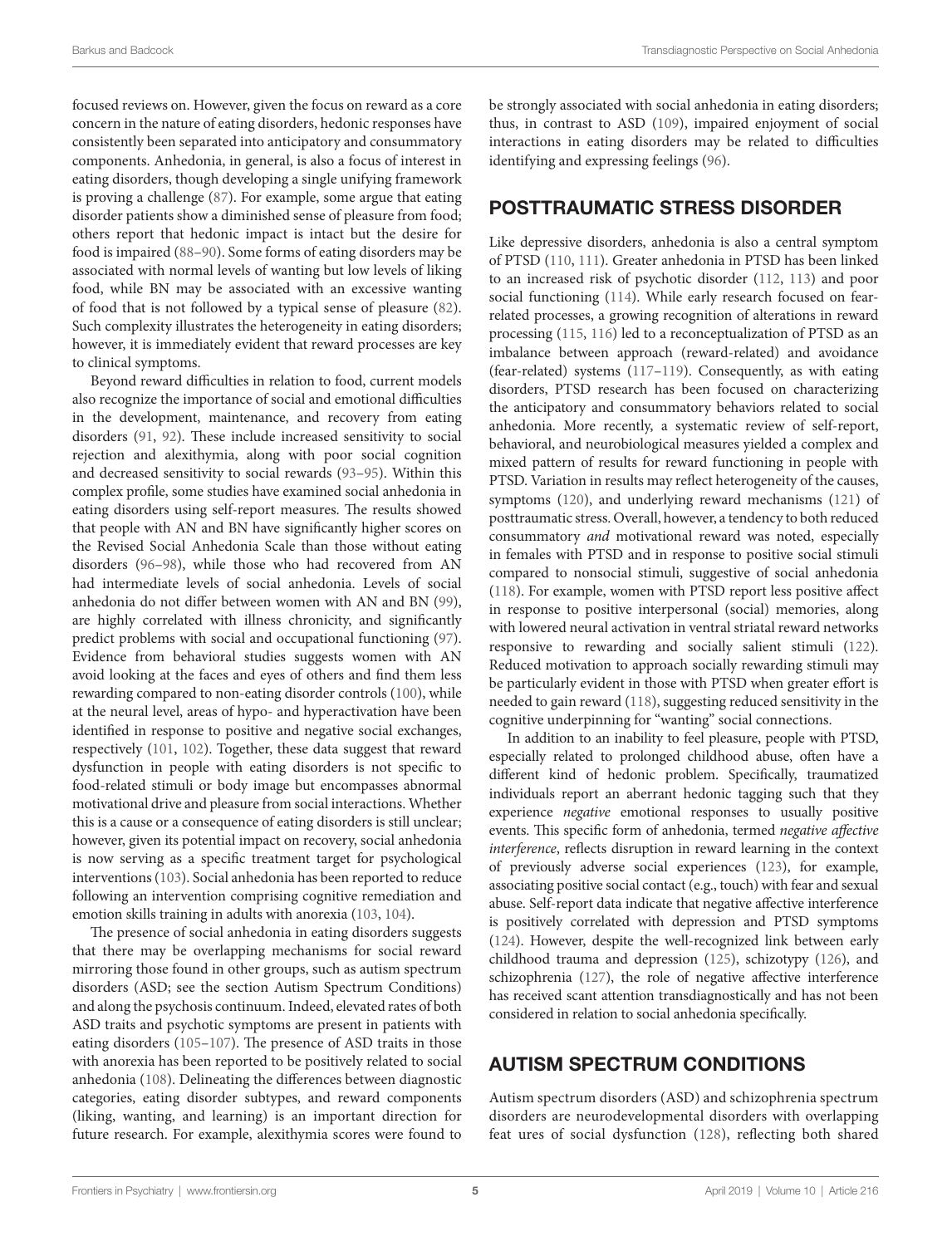and distinct component processes [\(129](#page-12-14), [130\)](#page-12-15). Early clinical descriptions of autism ([131\)](#page-12-16) noted a clear lack of interest in and pleasure from social stimuli, which are also associated with autistic traits in the general population, suggesting that social anhedonia may be a stable part of the broader autism phenotype ([132\)](#page-12-17).

Self-report measures of negative schizotypy have been used to index anhedonia in many studies concerning those with autism [\(133](#page-12-18)–[138\)](#page-12-19). For example, Rawlings and Locarnini [\(133\)](#page-12-18) showed that scores on the Autism Spectrum Quotient [\(139\)](#page-12-20) (measuring autistic traits) and the Introvertive Anhedonia subscale of the O-LIFE ([140\)](#page-12-21) were positively correlated, indicating a substantial association between autistic traits and social anhedonia in the general community. Similarly, adults with ASD were found to have significantly higher scores on the Social Anhedonia Scale ([141\)](#page-12-22) compared to their peers, even when dysphoric affect was controlled ([142\)](#page-12-23). In these studies, it is difficult to isolate social anhedonia specifically from other negative schizotypy traits (such as social anxiety) [\(130\)](#page-12-15) or differentiate between the liking and wanting components of anhedonia. However, studies using alternative, well-validated measures of hedonic response have produced a similar pattern of results ([143](#page-12-24)). For example, adolescents with ASD reported significantly less enjoyment of social situations (as measured with the Pleasure Scale) [\(144\)](#page-12-25) compared to typical controls, while pleasure from other sources did not differ. Similarly, higher levels of autistic traits in a nonclinical sample were associated with less enjoyment of sociability (measured with the Social Reward Questionnaire) ([109\)](#page-11-8), even when differences in alexithymia were considered. In comparing psychiatric referrals for young people aged between 6 and 18 years, Gadow and Garman [\(145\)](#page-12-26) found that those with ASD had higher rates of social anhedonia, while across all young people referred to the service, social anhedonia was related to higher social skill deficits, social anxiety, depression, and psychotic symptoms. This suggests that while social anhedonia might be present to some degree as a pediatric vulnerability marker for psychopathology, it appears to be more core to the presentation of ASD. Further studies are needed to understand the distinction between social anhedonia as a general risk factor for psychopathology and its presentation in ASD.

Of note, findings appear to indicate a specific problem of social anhedonia in adolescents ([143](#page-12-24)), with broader reductions in social and nonsocial pleasure in adults with ASD [\(132,](#page-12-17) [143](#page-12-24)). However, this difference could be due to the types of measures employed or may be related to developmental factors and merits further investigation. If social anhedonia is a core feature of the broader autism phenotype, then why is this so? One possibility is that social anhedonia arises as a consequence of theory of mind deficits in people with ASD (e.g., difficulties in understanding the mental state of others make interactions less pleasurable) [\(146\)](#page-12-27). Alternatively, experimental studies support the idea that a primary deficit in social motivation in ASD (linked to neuronal and hormonal circuitry) leads to difficulties seeking, experiencing, and learning about rewards from social interactions ([147](#page-12-28)[–150](#page-12-29)), leading to subsequent abnormalities in the development of the neural pathways underpinning reward

and social functioning impairments. Again, however, while the motivation for social connection may be lower, the high rates of loneliness reported by people with ASD suggest that a basic need for some social bonds remains [\(151](#page-12-30)).

# GENETICS/NEURAL MECHANISMS AND NEURODEGENERATIVE DISORDERS

While it is important to recognize social anhedonia's presentation in multiple clinical groups, it is essential to link social anhedonia through to its biological correlates. Understanding whether social anhedonia is underpinned by one mechanism that is consistent across all disorders or whether there are multiple pathways that can lead to the same outcome holds important treatment and etiological implications. Given that there are diverse neurological correlates underpinning the pleasure cycle [\(152](#page-12-31)), it may be that there are multiple biological pathways underpinning social anhedonia, which can account for its presentation in multiple disorders of distinct etiological mechanisms.

Certainly, multivariate studies from the general population have pointed to social anhedonia being genetically conferred [\(153,](#page-12-32) [154](#page-12-33)). Similarly, single nucleotide polymorphisms (SNPs) in genes implicated in neurodevelopment have been associated with social anhedonia along the psychosis continuum ([155](#page-13-0), [156](#page-13-1)). Building on these findings, two neurobiological pathways are thought to contribute to social anhedonia. The first emphasizes the role of dopamine in reward processes and social bonding [\(157\)](#page-13-2). Evidence linking dopamine and social anhedonia can be drawn from genetic association studies in relatives of patients with schizophrenia [\(158](#page-13-3)) and dopamine D2 receptor binding availability along the psychosis continuum [\(159](#page-13-4)). Furthermore, in Parkinson's disease (characterized by the breakdown of dopamine-producing neurons), consummatory anhedonia is specifically blunted ([160\)](#page-13-5) independently of depression ([161](#page-13-6)); however, social anhedonia is yet to receive specific attention.

A competing neurobiological hypothesis highlights the role of the opioid system in human affiliation and social bonding [\(162\)](#page-13-7). The opioid system mediates both approach and avoidance behaviors in humans and animals. The opioid system has a role in fear consolidation and, therefore, may have specific relevance for the presence of social anhedonia in PTSD in particular ([163](#page-13-8)). Evidence for the role of the opioid system in social anhedonia comes from genetic knockout and pharmacological models in mice ([164](#page-13-9)) and a genetic association study in humans ([165](#page-13-10)). However, the dopamine and opioid systems are also known to interact to underpin social bonding behaviors [\(166\)](#page-13-11), with the nucleus accumbens providing an area of convergence for neural pathways ([167](#page-13-12)). The DISC1-Q31L mutant mouse model is characterized by both abnormalities in nucleus accumbens structure and socially anhedonic-like behaviors ([168](#page-13-13)). Together, these studies point to social bonding, reward processes, and social anhedonia being biologically mediated by both opioid and dopamine pathways.

The literature concerning the functional imaging correlates of social anhedonia is worthy of a review of its own. Because of space restrictions here, an overview of key and consistent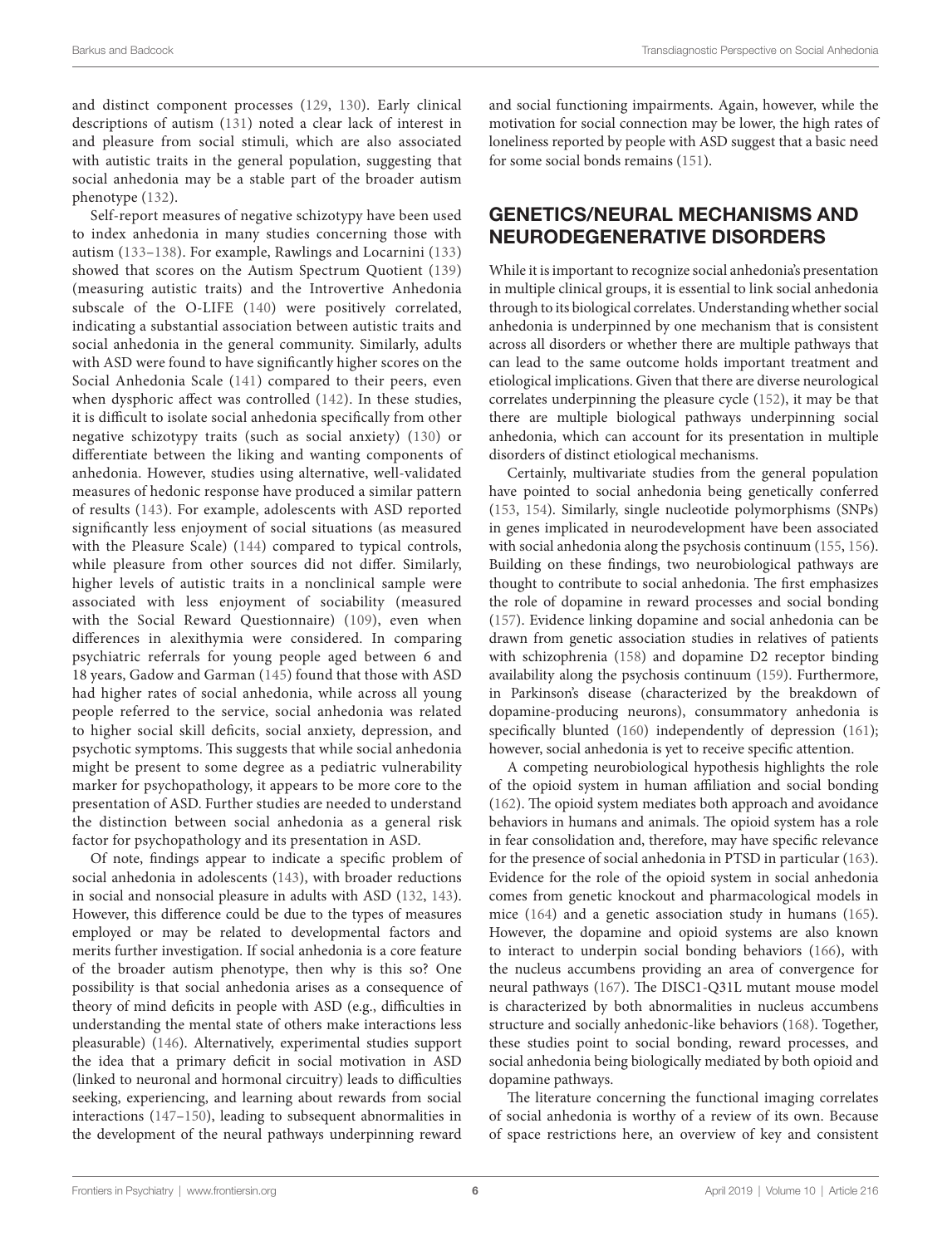findings will be given. Abnormal activity in the ventral lateral prefrontal cortex (VLPFC) has been the focus of work from one group of researchers in two related papers considering response to expected rewards ([169](#page-13-14), [170](#page-13-15)) and positive interpersonally relevant videos in a separate independent paper ([171\)](#page-13-16). In addition, Hooker et al. [\(171\)](#page-13-16) found that those scoring highly on social anhedonia scales had lower levels of activity in the VLPFC and reported lower levels of positive affect during their daily lives. In addition, during a theory of mind task, activity in the medial prefrontal cortex accounted for the relationship between social anhedonia and self-reported social functioning (8). Reduced neural activity in face processing areas has been associated with social anhedonia during an emotional discrimination task ([4](#page-9-3)), and smaller amygdala volumes have been related to higher social anhedonia scores in patients with schizophrenia [\(172](#page-13-17)). These studies suggest that brain areas involved in social cognition are associated with social anhedonia in clinical and healthy individuals.

Other imaging studies have examined the effective connectivity between brain areas in socially anhedonic individuals. Abnormal connectivity has been reported in adolescents ([173](#page-13-18)), in those with depression [\(174\)](#page-13-19), and in healthy volunteers (8, [175](#page-13-20), [176\)](#page-13-21) who score highly on self-report measures of social anhedonia or anticipatory/consummatory anhedonia. These studies highlight the importance of connectivity between "emotional regulation" and "reward" centers within the brain. Contrastingly, Wang et al. [\(177](#page-13-22)) reported inverse correlations between social anhedonia and cortical thickness in the post central gyrus and left inferior parietal gyrus (after controlling for physical anhedonia) but no correlations with cortical thickness for areas involved in the reward network. At this time however, the implications of cortical thickness are poorly understood. On the other hand, Enneking et al. report that in both healthy volunteers and patients with depression, higher levels of social anhedonia were related to reduced gray matter volume in the bilateral caudate nucleus [\(178](#page-13-23)); these results remained controlling for other symptoms and medication status in the participants diagnosed with depression. The authors point to the role of the caudate nucleus in rewardbased learning and suggest it could account for difficulties in anticipating future rewards. This paper, perhaps, begins to suggest that the same neural substrates may underpin social anhedonia in healthy individuals as in patient groups. However, it does not address why social domains would be specifically affected by alterations in the caudate nucleus.

Genetic, neurobiological, and imaging studies collectively point to the importance of emotional regulation, reward circuitry, and social anhedonia. Such studies are only beginning to differentiate the wanting, liking, and learning components of social rewards; these psychological phenomena are complex manifestations of human desire/preference and hedonic in-themoment responses. Consequently, novel imaging paradigms will be needed to access the corresponding neural mechanisms. Certainly, imaging studies emphasize the importance of reward circuitry, the development and consolidation of which can be traced back to adolescence as a key window of sensitivity ([179](#page-13-24)). Adolescence appears to represent a time when reward circuits are particularly sensitive to social context and peer experiences [\(180,](#page-13-25) [181\)](#page-13-26). This potentially points to the necessity to take into account social experiences and affiliations during adolescence to better understand the expression of social anhedonia in adults.

## DEVELOPMENTAL PERSPECTIVE

Losing the desire or not experiencing pleasure in social interactions may have profound, negative consequences at any age. Currently, it is unclear at what age social anhedonia first presents, although notably, children at familial risk for developing psychosis present with poor social skills at all stages of development ([182](#page-13-27)). Adolescence may be an especially important window to measure social anhedonia [e.g., Ref. [\(19](#page-9-24))], since it is marked by considerable variability in neural, affective, and social development as well as peak vulnerability for psychopathology [\(183\)](#page-13-28). Indeed, persistent, trait-like social anhedonia in early adolescence predicts increased severity of, and poorer recovery from, depression, above and beyond other illness features ([184](#page-13-29)), while elevated levels of social anhedonia in older adolescents have been associated with an increased risk of developing schizophrenia spectrum disorders later in adulthood (6, [45](#page-10-12)). This suggests that age of first presentation of social anhedonia may have different implications for well-being. Importantly, the type of stimuli perceived to be rewarding changes throughout development. Acceptance and social inclusion by peers, for example, assume particular salience in early adolescents, while emerging adults may be more sensitive to intimacy cues, such as those from potential romantic partners [\(185](#page-13-30)). Conversely, various forms of social defeat have been linked to the onset of anhedonia, depression, anxiety, and schizophrenia ([186–](#page-13-31)[189](#page-13-32)). Together, the findings suggest that there may be normative, agerelated variations in the most prominent facets of social rewards *within* adolescence that require more detailed examination ([190](#page-13-33)).

At the neural level, the cortical mechanisms involved in the processing of social and nonsocial rewards follow differential trajectories with age and gender, which can give rise to an imbalance between (heightened) motivation and (diminished) cognitive control during adolescence [\(191](#page-13-34)). Diminished activity in the ventral striatum in response to anticipation of monetary reward has been associated with anhedonia in adolescents, and ventral striatum activity in response to reward may be moderated by exposure to early life stress ([192\)](#page-13-35). These studies suggest that, like in adults, the ventral striatum is important in determining response to rewards, with social context, life experience, and expression of anhedonia mediating or moderating responsiveness. Few studies have focused on social reward and social anhedonia specifically. However, Healey et al. ([173](#page-13-18)) reported that social anhedonia disrupted the neural response to social rewards: higher levels of activation in the medial prefrontal cortex and increased connectivity between the medial prefrontal cortex and the nucleus accumbens in response to positive social feedback were associated with higher levels of selfreported social anhedonia in adolescents. These results remained significant when other depressive symptoms were controlled for. Therefore, it appears that social anhedonia has quite specific effects on neural responses to rewards during adolescence. Much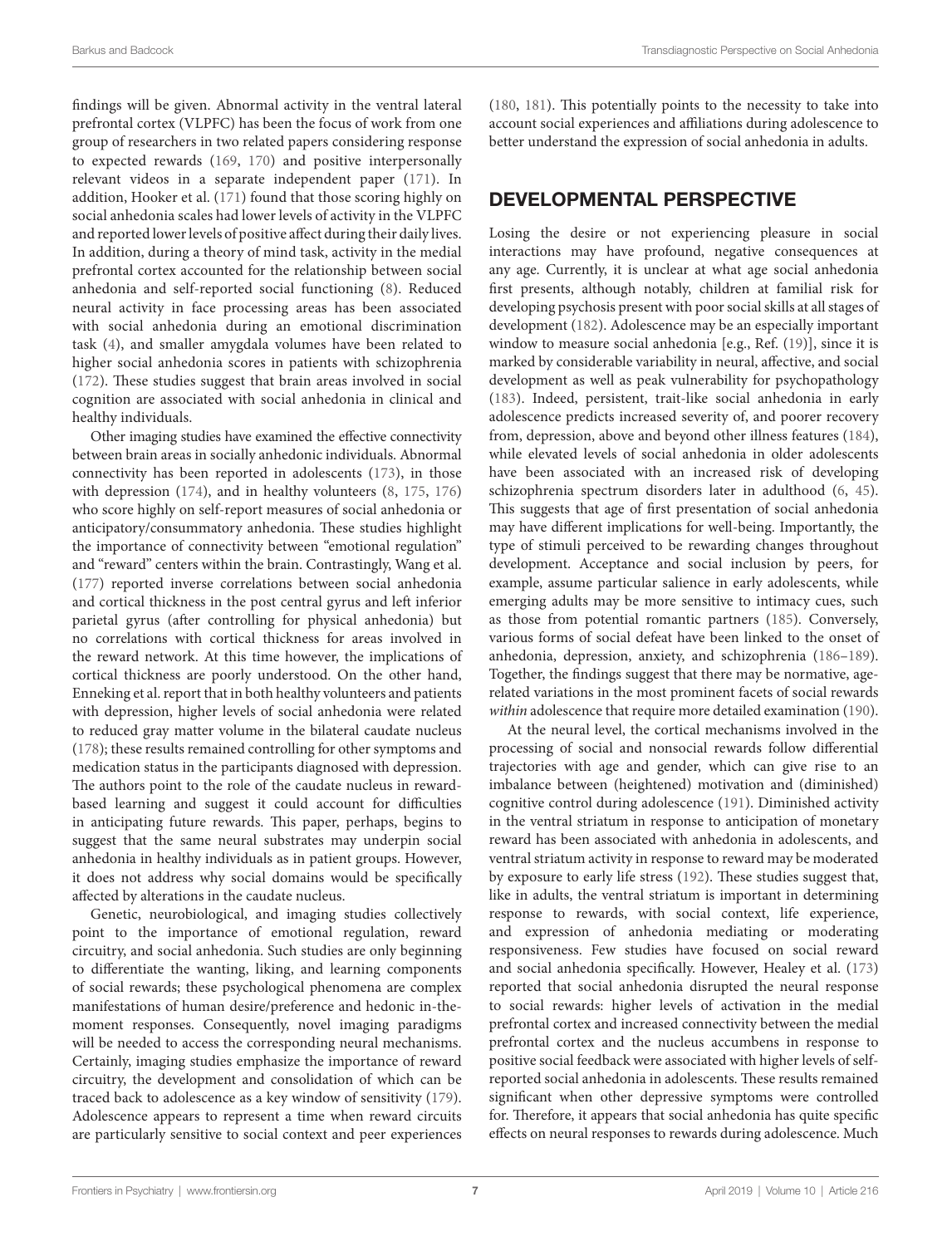research has focused on response to reward during adolescence with regard to risk-taking behaviors, suicidality, substance use, and depression. However, specific consideration of social anhedonia, its consequences, and its relationship to social reward is lacking. Recent improvements in assessment (at self-report, behavioral, and neurophysiological levels) are beginning to offer a more detailed understanding of how social pleasure develops and goes awry ([193](#page-13-36), [194\)](#page-14-0). For example, the Anticipatory and Consummatory Interpersonal Pleasure Scale for Adolescents (ACIPS-A) ([19\)](#page-9-24) measures the discrete wanting and liking component of reward and may help classify adolescents in the general community who are/are not at risk (e.g., of psychosis) [\(195](#page-14-1)) and may benefit from early intervention.

# GENERAL DISCUSSION

# Comparison Across Different Diagnostic Groups

Social anhedonia presents across multiple psychological disorders and is detectable to variable degree in the general healthy population [\(14\)](#page-9-8). Across populations, it appears to have consequences for social enjoyment, affiliation, engagement, and functioning over and above any symptoms attributable to diagnosis. Specifically, decreased sensitivity to social rewards is documented in schizophrenia [\(61\)](#page-10-27), eating disorders (93), PTSD [\(118](#page-12-6)), and autism spectrum disorders ([146\)](#page-12-27). Social anhedonia, specifically, may present as a trait temperament characteristic in some individuals, while for others, it may be linked to the co-occurrence of depressive symptomatology. For instance, in patients with schizophrenia and bipolar disorder, depression (rather than cognitive functioning) has been reported to predict social anhedonia [\(196](#page-14-2)). The wider presentation of anhedonia also needs to be considered as a backdrop for social anhedonia. In some disorders (i.e., eating disorders), anhedonia is present but generalized across both social and nonsocial domains, while for others, such as PTSD, anhedonia may be relatively specific to social environments and interactions. Studies are also required comparing differing levels of social anhedonia across different diagnostic groups. Currently, some studies report that patients with active depression score higher than patients with schizophrenia on social anhedonia [\(69\)](#page-10-34), while others report that patients with schizophrenia score higher than those with bipolar disorder, who both score higher than healthy controls [\(196](#page-14-2)). Across all studies, patient groups, regardless of diagnosis, report higher levels of social anhedonia compared to healthy controls, although it needs to be noted that the psychosis continuum work highlights wide variation in social anhedonia scores in healthy volunteer samples. Fine-grained consideration of anticipatory and consummatory components also needs consistent consideration across diagnostic groups. Broadly speaking, the psychosis continuum seems to be characterized by deficits in anticipatory but not consummatory systems (although not consistently) [\(59\)](#page-10-25), while PTSD ([121\)](#page-12-5), depression (74), and ASD reflect difficulties in both and the picture for eating disorders appears to be complex with inconsistent findings reflecting symptom

and etiological heterogeneity. In increasing our understanding of social anhedonia it is important to understand whether its presentation differs when it occurs in the presence of broader anhedonia compared to the specific subtype of social contexts, cues, and environments. Indeed, social anhedonia is complex: it is defined by and captures both observable social behaviors and subjective hedonic responses.

Although the exploration of anticipatory and consummatory reward begins to explicate the complex nature of reward in psychiatric conditions, we need to specifically consider these in relation to social anhedonia *within and between* different groups. The processing of reward is related to social anhedonia; however, the experience of and processes underpinning reward are not interchangeable with social anhedonia. Within each diagnostic group (and indeed in healthy populations), those who express social anhedonia are a subgroup (70) whose hedonic and reward responses likely differ from their counterparts. We must not confuse the processes underpinning social anhedonia as interchangeable with its phenotypic characterization. Stated differently, we need to better understand exactly what the mechanisms are underpinning the expression of social anhedonia and how these vary across diagnostic groups. Furthermore, there is increasing emphasis on the anticipatory and consummatory components of reward; however, the learning component of the pleasure cycle has been relatively underresearched in relation to social anhedonia.

## Psychometric and Measurement Issues

There are now a number of measures used in this area that varyingly capture social anhedonia as a trait, anticipatory and consummatory pleasure, social reward, and pleasure responses in general. While studies considering pleasure and reward provide information about the processes that underpin social anhedonia, they are not interchangeable with the use of trait measures such as the RSAS. Further psychometric work is needed to understand the shared variance between these measures. For instance, Gooding et al. [\(197](#page-14-3)) have reported that different aspects of personality predict scores on the ACIPS and the RSAS, suggesting subtle differences in what these two scales capture despite both being measures of social anhedonia. Furthermore, we need to begin to devise smart validity studies providing links to emotional and behavioral manifestations of social anhedonia.

There are two other, highly related, points that arise in consideration of the findings within this area. The first is the quality of studies on social anhedonia. These are largely correlational or observational in nature, regardless of whether they are considering clinical or nonclinical samples. Currently, there are no recognized clinically relevant cutoffs for most of the measures used in this field to distinguish functional versus dysfunctional levels of social anhedonia. This is particularly problematic when considering the variability in results in the psychosis continuum literature work; it may be the largest body of work on social anhedonia, but it is also the most inconsistent with its findings. Clinical cutoffs for measures would start to tease apart whether the levels of social anhedonia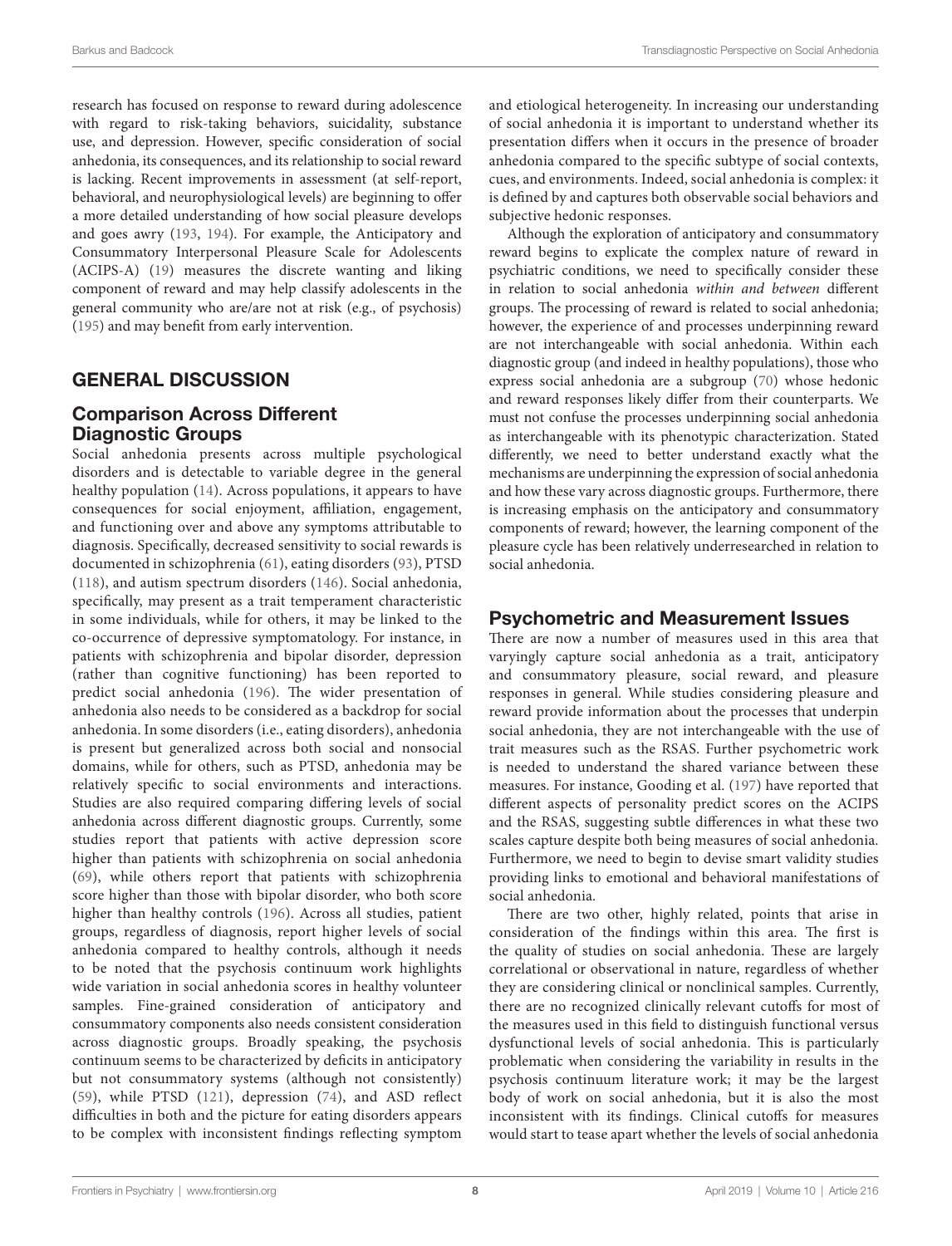being expressed across different diagnostic groups, as well as between healthy volunteers and diagnostic groups, are similar in nature. In addition, a parallel issue is the necessity to begin to understand at what level social anhedonia begins to impact functioning; this, again, is equally important to healthy volunteer studies as well as clinical studies. In fact, if we can understand at what point levels of social anhedonia begin to impact social functioning in healthy volunteers, we will be able to begin to unpick whether social anhedonia or other symptomatology is driving social functioning deficits in those who do have a primary diagnosis.

The self-report nature of the scales used in research on social anhedonia also relies on the level of self-awareness that people have about their own thoughts, feelings, and behaviors in social interactions, and motivations for interpersonal communication. This is clearly problematic, particularly once we begin to consider the effects of mental health disorders on self-awareness. There is increasing evidence for subjective deficits in self (emotion) regulation in social anhedonia, while objective performance remains intact ([198](#page-14-4)); these subjective deficits, however, would be sufficient to bias the processing of social information. In addition, low pleasure beliefs are documented in relation to social anhedonia ([199\)](#page-14-5), and these low pleasure beliefs appear to play a role in predicting the likelihood that future pleasurable events will occur ([200](#page-14-6)). These studies point to there being cognitive biases related to social anhedonia, which could influence the likelihood of similarly biased responding on social report scales. The possibility that biases could shape responses also goes back to the paradoxical relationship between social anhedonia and loneliness and the number of studies that demonstrated those with social anhedonia *do* engage in significant social relationships: If those with social anhedonia do not gain pleasure or reward from social interactions, then why do they appear to experience negative consequences from the absence of affiliative experiences? Perhaps, we are currently missing important information about the processing of social interactions and the subjective gain from them by relying on predominantly selfreport data within the area of social anhedonia.

There are some innovative studies within this area, however, that do attempt to address the potential for poor social awareness in social situations in those who express social anhedonia. A series of studies by Blanchard and colleagues [\(38,](#page-10-5) [47,](#page-10-14) [53](#page-10-35), [65](#page-10-30)) uses a paradigm whereby participants interact with an experimenter who rates their social interaction as well as the participant rating the social interaction. This permits the marrying of perceptions of social engagement and interaction style with ratings reflecting the subjective and (more) objective experience ratings. More studies are needed that make use of behavioral indicators and measures of social behaviors for social anhedonia alongside reliable and valid self-report scales.

Interestingly, a number of more recently published studies are using the term "negative schizotypy" to capture social anhedonia. Negative schizotypy is a broader construct than merely social anhedonia and also encapsulates social anxiety, flattened affect, and anhedonia in general. Therefore, care needs to be taken in a consistent use of terminology so that it is clear from the outset what constructs have been measured to ensure

that the significance of the results can be clearly appreciated. Furthermore, social anhedonia needs consideration as a distinct form of anhedonia—with separable neural substrates ([201](#page-14-7)). When considering the clinical end point of schizophrenia, work is emerging that anhedonia is a distinct feature of negative symptoms worthy of consideration ([202\)](#page-14-8). Indeed, future research needs to consider whether social anhedonia is distinct from other symptoms of psychiatric diagnoses. Similarly, recent studies have examined whether social anhedonia is a separable construct from other schizotypal traits. Support for this proposal comes from recent psychometric work, which revealed that negative affect and social anhedonia load on separate dimensions of the broader schizotypy construct [\(203](#page-14-9)), while other works suggest that social anhedonia loads onto both positive and negative features of schizotypy ([204,](#page-14-10) [205](#page-14-11)). Therefore, further empirical evidence is needed to better understand the relation of social anhedonia to other schizotypal traits and to other mental health disorders considered here.

# Future Directions and Conclusions

Social interactions are the most complex and ambiguous environments human beings place themselves in. Many explicit and implicit "rules" govern what is considered appropriate and what can be expected from any one interaction. Consequently, they are settings rife for miscommunication and misunderstanding. It requires intricate examination to determine exactly what the rewarding components of social interactions are. Social interactions are highly dynamic, complex circumstances that seem more inclined to produce anxiety than lead to rewards given their ambiguities. For those with social anhedonia, whose sensitivity to the positive gains from social interactions may be limited, it is easy to see why relationships might be considered best avoided. Individuals with social anhedonia may require larger perceived gains before they engage in social approach behaviors. We currently have a poor understanding of how social anhedonia relates to social motivation [e.g., Ref. [\(38](#page-10-5))]. However, studies point to those with social anhedonia seeking out personal relationships, albeit with reduced positive experiences [\(31](#page-9-18)); therefore, those with social anhedonia have *some* motivation for belongingness and are aware when belongingness needs are unmet (i.e., they *feel* lonely). A greater understanding of the perceived rewards from social interactions and interpersonal relationships would assist in determining what motivates people to make connections with one another. It is becoming particularly important to understand this given the emerging body of work demonstrating the detrimental effects of loneliness and social disconnection on physical and mental health [\(3,](#page-9-2) [64](#page-10-29), [206\)](#page-14-12).

Currently, there is limited understanding of the neurodevelopmental origins of social anhedonia or the differences in social anhedonia experienced earlier (e.g., as a personality trait) versus later in life (e.g., in the context of adult-onset disorder). The neurobiological and neural correlates implicated in emotional regulation and reward provide likely key biological pathways for social anhedonia. Adolescence represents a key window of vulnerability given that reward processing and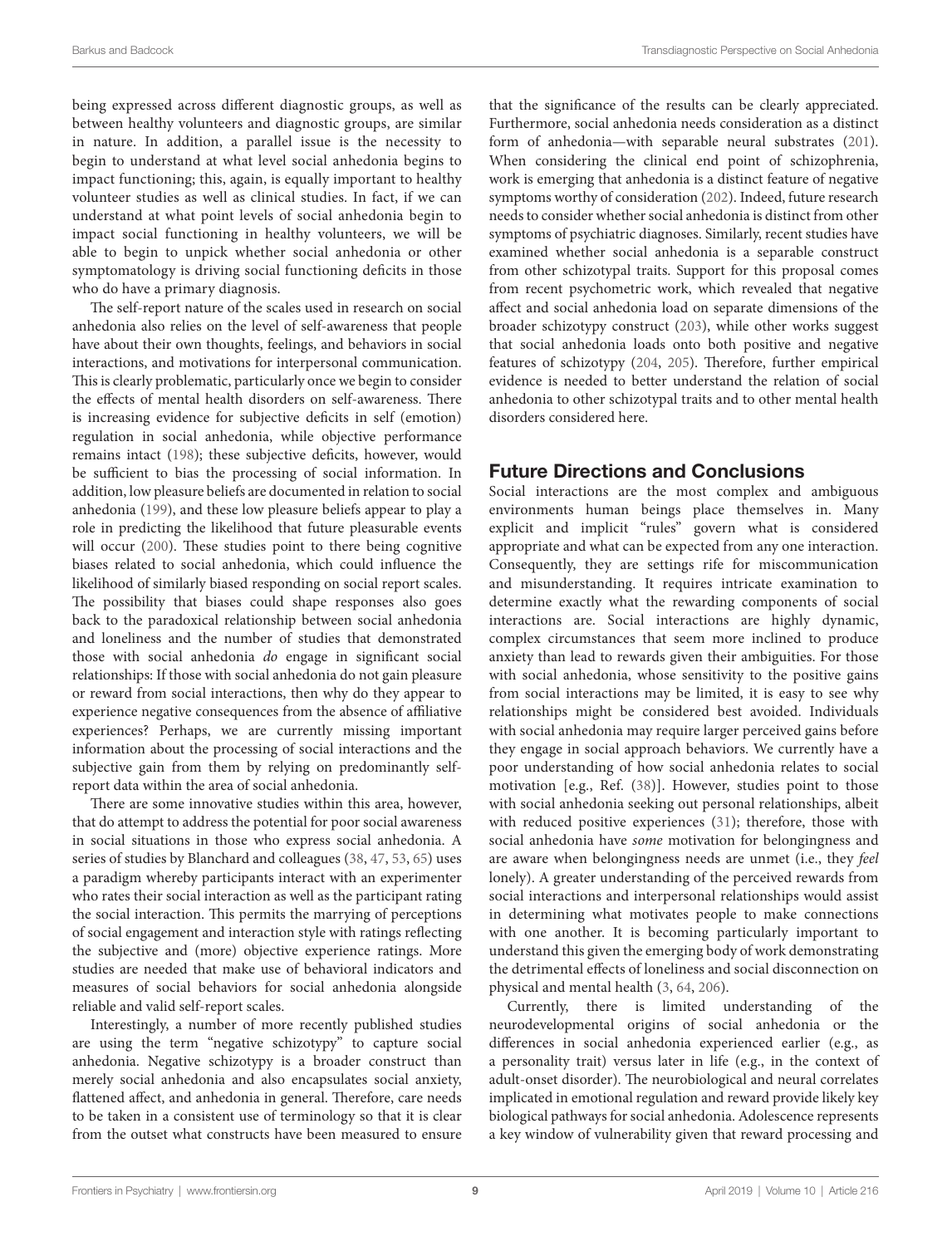social needs undergo maturational changes [\(207,](#page-14-13) [208\)](#page-14-14). The psychological (e.g., temperament, mood), learning (e.g., stresses, life e vents, trauma, attachment), and cognitive (e.g., anticipatory and consummatory reward) correlates of social anhedonia require exploration in children and adolescents. The socialization of reward processes may represent a point of psychological vulnerability [\(209\)](#page-14-15), particularly how children learn to express and receive reward from social interactions. Understanding how reward from social interactions is gained will not only assist in understanding the development of social anhedonia but may also

## **REFERENCES**

- <span id="page-9-0"></span>1. Baumeister RF, Leary MR. The need to belong: desire for interpersonal attachments as a fundamental human motivation. *Psychol Bull* (1995) 117:497–529. doi: [10.1037/0033-2909.117.3.497](https://doi.org/10.1037/0033-2909.117.3.497)
- <span id="page-9-1"></span>2. DeWall CN, Deckman T, Pond RS, Jr., Bonser I. Belongingness as a core personality trait: how social exclusion influences social functioning and personality expression. *J Pers* (2011) 79:1281–314. doi: [10.1111/j.1467-6494.2010.00695.x](https://doi.org/10.1111/j.1467-6494.2010.00695.x)
- <span id="page-9-2"></span>3. Cacioppo S, Grippo AJ, London S, Goossens L, Cacioppo JT. Loneliness: clinical import and interventions. *Perspect Psychol Sci* (2015) 10:238–49. doi: [10.1177/1745691615570616](https://doi.org/10.1177/1745691615570616)
- <span id="page-9-3"></span>4. Germine LT, Garrido L, Bruce L, Hooker C. Social anhedonia is associated with neural abnormalities during face emotion processing. *Neuroimage* (2011) 58:935–45. doi: [10.1016/j.neuroimage.2011.06.059](https://doi.org/10.1016/j.neuroimage.2011.06.059)
- <span id="page-9-27"></span>5. Blanchard JL, Horan WP, Brown SA. Diagnostic differences in social anhedonia: A longitudinal study of schizophrenia and major depressive disorder. *J Abnorm Child Psychol* (2001) 110:363–71. doi: [10.1037/0021-843X.110.3.363](https://doi.org/10.1037/0021-843X.110.3.363)
- 6. Kwapil TR. Social anhedonia as a predictor of the development of schizophrenia-spectrum disorders. *J Abnorm Psychol* (1998) 107:558–65. doi: [10.1037/0021-843X.107.4.558](https://doi.org/10.1037/0021-843X.107.4.558)
- 7. Kwapil TR, Silvia PJ, Myin-Germeys I, Anderson AJ, Coates SA, Brown LH. The social world of the socially anhedonic: exploring the daily ecology of asociality. *J Res Pers* (2009) 43:103–6. doi: [10.1016/j.jrp.2008.10.008](https://doi.org/10.1016/j.jrp.2008.10.008)
- 8. Dodell-Feder D, Tully LM, Lincoln SH, Hooker CI. The neural basis of theory of mind and its relationship to social functioning and social anhedonia in individuals with schizophrenia. *Neuroimage Clin* (2014) 4:154–63. doi: [10.1016/j.nicl.2013.11.006](https://doi.org/10.1016/j.nicl.2013.11.006)
- 9. Silvia PJ, Kwapil TR. Aberrant asociality: how individual differences in social anhedonia illuminate the need to belong. *J Pers* (2011) 79:1315–32. doi: [10.1111/j.1467-6494.2010.00702.x](https://doi.org/10.1111/j.1467-6494.2010.00702.x)
- <span id="page-9-4"></span>10. Martin EA, Cicero DC, Bailey DH, Karcher NR, Kerns JG. Social anhedonia is not just extreme introversion: empirical evidence of distinct constructs. *J Pers Disord* (2016) 30:451–68. doi: [10.1521/pedi\\_2015\\_29\\_203](https://doi.org/10.1521/pedi_2015_29_203)
- <span id="page-9-5"></span>11. Olino TM, Horton LE, Versella MV. A comparison of psychometric and convergent validity for social anhedonia and social closeness. *Psychol Assess* (2016) 28:1465–74. doi: [10.1037/pas0000291](https://doi.org/10.1037/pas0000291)
- <span id="page-9-6"></span>12. Gooding DC, Tallent KA, Matts CW. Clinical status of at-risk individuals 5 years later: further validation of the psychometric high-risk strategy. *J Abnorm Child Psychol* (2005) 114:170–5. doi: [10.1037/0021-843X.114.1.170](https://doi.org/10.1037/0021-843X.114.1.170)
- <span id="page-9-7"></span>13. Gooding DC, Tallent KA, Matts CW. Rates of avoidant, schizotypal, schizoid and paranoid personality disorders in psychometric high-risk groups at 5-year follow-up. *Schizophr Res* (2007) 94:373–4. doi: [10.1016/j.](https://doi.org/10.1016/j.schres.2007.04.018) [schres.2007.04.018](https://doi.org/10.1016/j.schres.2007.04.018)
- <span id="page-9-8"></span>14. Miettunen J, Isohanni M, Paunio T, Freimer N, Taanila A, Ekelund J, et al. Predicting depression with psychopathology and temperament traits: the northern Finland 1966 birth cohort. *Depress Res Treat* (2012) 2012:160905. doi: [10.1155/2012/160905](https://doi.org/10.1155/2012/160905)
- <span id="page-9-20"></span>15. Foulkes L, Viding E, McCrory E, Neumann CS. Social Reward Questionnaire (SRQ): development and validation. *Front Psychol* (2014) 5:201. doi: [10.3389/](https://doi.org/10.3389/fpsyg.2014.00201) [fpsyg.2014.00201](https://doi.org/10.3389/fpsyg.2014.00201)

begin to elucidate the reason social connections buffer physical and mental health ([210\)](#page-14-16).

# AUTHOR CONTRIBUTIONS

EB and JB both conducted the literature searches that generated the papers to be included. Both authors contributed to the text within the manuscript and edited different versions. EB integrated the manuscript to ensure consistency in approach and style of writing.

- <span id="page-9-21"></span>16. Fawcett J, Clark DC, Scheftner WA, Gibbons RD. Assessing anhedonia in psychiatric patients. *Arch Gen Psychiatry* (1983) 40:79–84. doi: [10.1001/](https://doi.org/10.1001/archpsyc.1983.01790010081010) [archpsyc.1983.01790010081010](https://doi.org/10.1001/archpsyc.1983.01790010081010)
- <span id="page-9-22"></span>17. Gard DE, Gard MG, Kring AM, John OP. Anticipatory and consummatory components of the experience of pleasure: a scale development study. *J Res Pers* (2006) 40:1086–102. doi: [10.1016/j.jrp.2005.11.001](https://doi.org/10.1016/j.jrp.2005.11.001)
- <span id="page-9-23"></span>18. Gooding DC, Pflum MJ. The assessment of interpersonal pleasure: introduction of the Anticipatory and Consummatory Interpersonal Pleasure Scale (ACIPS) and preliminary findings. *Psychiatry Res* (2014) 215:237–43. doi: [10.1016/j.psychres.2013.10.012](https://doi.org/10.1016/j.psychres.2013.10.012)
- <span id="page-9-24"></span>19. Gooding DC, Pflum MJ, Fonseca-Pedero E, Paino M. Assessing social anhedonia in adolescence: the ACIPS-A in a community sample. *Eur. Psychiatry* (2016) 37:49–55. doi: [10.1016/j.eurpsy.2016.05.012](https://doi.org/10.1016/j.eurpsy.2016.05.012)
- <span id="page-9-25"></span>20. Kirkpatrick B, Strauss GP, Nguyen L, Fischer BA, Daniel DG, Cienfuegos A, et al. The Brief Negative Symptom Scale: psychometric properties. *Schizophr Bull* (2011) 37:300–5. doi: [10.1093/schbul/sbq059](https://doi.org/10.1093/schbul/sbq059)
- <span id="page-9-26"></span>21. Snaith RP, Hamilton M, Morley S, Humayan A, Hargreaves D, Trigwell P. A scale for the assessment of hedonic tone the Snaith-Hamilton Pleasure Scale. *Br J Psychiatry* (1995) 167:99–103. doi: [10.1192/bjp.167.1.99](https://doi.org/10.1192/bjp.167.1.99)
- <span id="page-9-9"></span>22. Horan WP, Green MF, Kring AM, Nuechterlein KH. Does anhedonia in schizophrenia reflect faulty memory for subjectively experienced emotions? *J Abnorm Child Psychol* (2006) 115:496–508. doi: [10.1037/0021-843X.115.](https://doi.org/10.1037/0021-843X.115.3.496) [3.496](https://doi.org/10.1037/0021-843X.115.3.496)
- <span id="page-9-10"></span>23. Berridge KC. Reward learning: reinforcement, incentives, and expectations. *Psychol Learn Motiv* (2001) 40:223–78. doi: [10.1016/S0079-7421\(00\)80022-5](https://doi.org/10.1016/S0079-7421(00)80022-5)
- <span id="page-9-11"></span>24. Berridge KC. The debate over dopamine's role in reward: the case for incentive salience. *Psychopharmacology* (2007) 191:391–431. doi: [10.1007/](https://doi.org/10.1007/s00213-006-0578-x) [s00213-006-0578-x](https://doi.org/10.1007/s00213-006-0578-x)
- <span id="page-9-12"></span>25. Smith KS, Berridge KC. Opioid limbic circuit for reward: interaction between hedonic hotspots of nucleus accumbens and ventral pallidum. *J Neurosci* (2007) 27:1594–605. doi: [10.1523/JNEUROSCI.4205-06.2007](https://doi.org/10.1523/JNEUROSCI.4205-06.2007)
- <span id="page-9-13"></span>26. Peciña S, Berridge KC. Hedonic hot spot in nucleus accumbens shell: where do μ-Opioids cause increased hedonic impact of sweetness? *J Neurosci* (2005) 25:11777–86. doi: [10.1523/JNEUROSCI.2329-05.2005](https://doi.org/10.1523/JNEUROSCI.2329-05.2005)
- <span id="page-9-14"></span>27. Berridge KC, Kringelbach ML. Affective neuroscience of pleasure: reward in humans and animals. *Psychopharmacology* (2008) 199:457–80. doi: [10.1007/](https://doi.org/10.1007/s00213-008-1099-6) [s00213-008-1099-6](https://doi.org/10.1007/s00213-008-1099-6)
- <span id="page-9-15"></span>28. Treadway MT, Zald DH. Reconsidering anhedonia in depression: lessons from translational neuroscience. *Neurosci Biobehav Rev* (2011) 35:537–55. doi: [10.1016/j.neubiorev.2010.06.006](https://doi.org/10.1016/j.neubiorev.2010.06.006)
- <span id="page-9-16"></span>29. Romer Thomsen K, Whybrow PC, Kringelbach ML. Reconceptualizing anhedonia: novel perspectives on balancing the pleasure networks in the human brain. *Front Behav Neurosci* (2015) 9:49. doi: [10.3389/](https://doi.org/10.3389/fnbeh.2015.00049) [fnbeh.2015.00049](https://doi.org/10.3389/fnbeh.2015.00049)
- <span id="page-9-17"></span>30. Brown LH, Silvia PJ, Myin-Germeys I, Kwapil TR. When the need to belong goes wrong: the expression of social anhedonia and social anxiety in daily life. *Psychol Sci* (2007) 18:778–82. doi: [10.1111/j.1467-9280.2007.01978.x](https://doi.org/10.1111/j.1467-9280.2007.01978.x)
- <span id="page-9-18"></span>31. Assaad L, Lemay EP, Jr. Social anhedonia and romantic relationship processes. *J Pers* (2016) 86(2):147–57. [doi: 10.1111/jopy.12300|](https://doi.org/10.1111/jopy.12300|)
- <span id="page-9-19"></span>32. Gutkovich Z. Anhedonia in children and adolescents. In: RM *Anhedonia: a comprehensive handbook Volume I*. Dordrecht: Springer (2014). doi: [10.1007/978-94-017-8591-4\\_4](https://doi.org/10.1007/978-94-017-8591-4_4)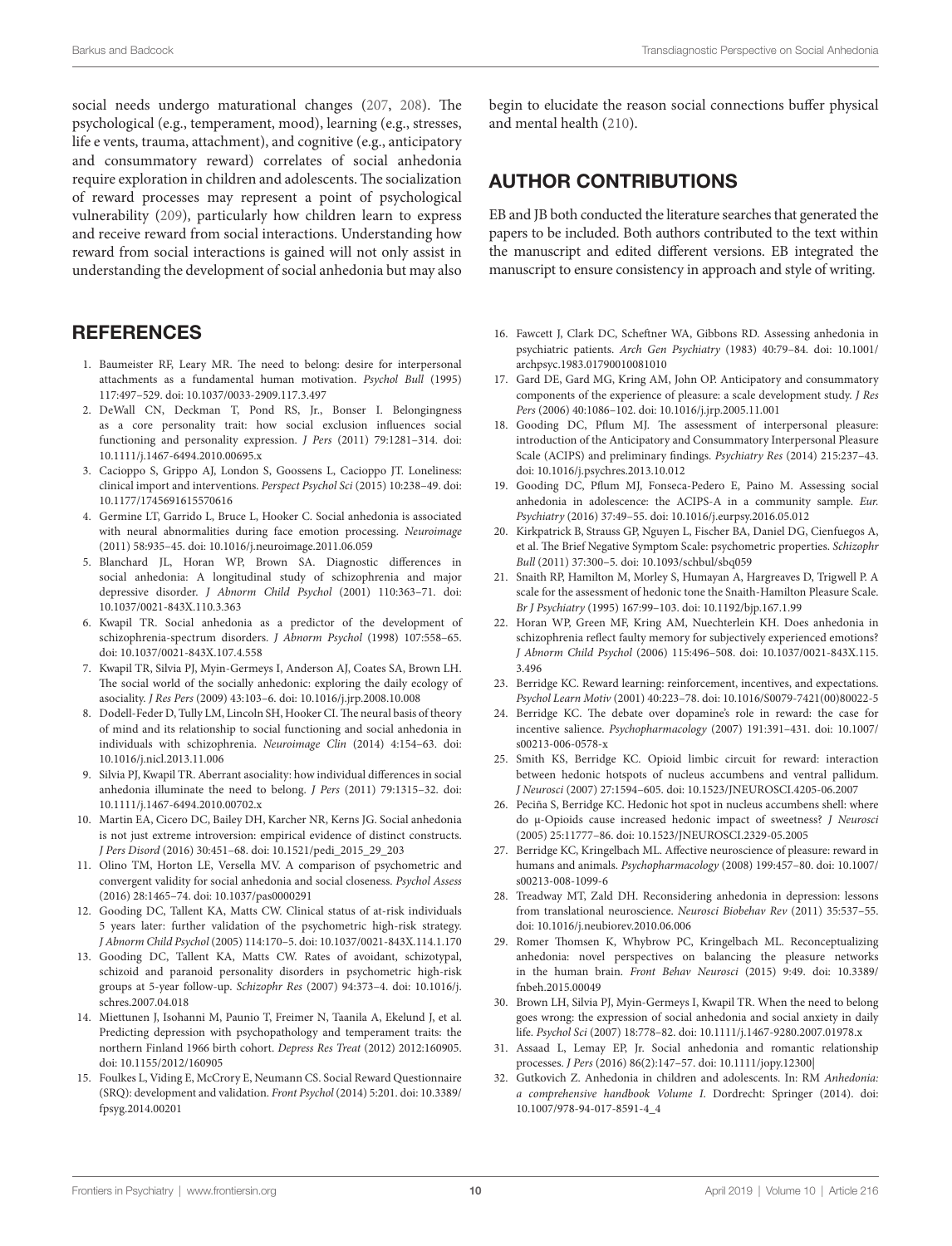- <span id="page-10-0"></span>33. Shevlin M, Murphy J, Dorahy MJ, Adamson G. The distribution of positive psychosis-like symptoms in the population: a latent class analysis of the National Comorbidity Survey. *Schizophr Res* (2007) 89:101–9. doi: [10.1016/j.](https://doi.org/10.1016/j.schres.2006.09.014) [schres.2006.09.014](https://doi.org/10.1016/j.schres.2006.09.014)
- <span id="page-10-1"></span>34. Thomas EH, Rossell SL, Tan EJ, Neill E, Van Rheenen TE, Carruthers SP, et al. Do schizotypy dimensions reflect the symptoms of schizophrenia? *Aust N Z J Psychiatry* (2018) 53(3):236–47. [doi: 10.1177/0004867418769746](https://doi.org/10.1177/0004867418769746)
- <span id="page-10-2"></span>35. Fonseca-Pedrero E. GDC, Paino M, Lemos-Giráldez S, Muñiz J. Measuring anhedonia in schizophrenia-spectrum disorders: a selective update. In: Ritsner M *Anhedonia: a comprehensive handbook Volume II*. Dordrecht: Springer (2014). doi: [10.1007/978-94-017-8610-2\\_2](https://doi.org/10.1007/978-94-017-8610-2_2)
- <span id="page-10-3"></span>36. Blanchard JJ, Collins LM, Aghevli M, Leung WW, Cohen AS. Social anhedonia and schizotypy in a community sample: the Maryland longitudinal study of schizotypy. *Schizophr Bull* (2011) 37:587–602. doi: [10.1093/schbul/sbp107](https://doi.org/10.1093/schbul/sbp107)
- <span id="page-10-4"></span>37. Mishlove M, Chapman LJ. Social anhedonia in the prediction of psychosis proneness. *J Abnorm Psychol* (1985) 94:384–96. doi: [10.1037/](https://doi.org/10.1037/0021-843X.94.3.384) [0021-843X.94.3.384](https://doi.org/10.1037/0021-843X.94.3.384)
- <span id="page-10-5"></span>38. Llerena K, Park SG, Couture SM, Blanchard JJ. Social anhedonia and affiliation: examining behavior and subjective reactions within a social interaction. *Psychiatry Res* (2012) 200:679–86. doi: [10.1016/j.psychres.2012.07.050](https://doi.org/10.1016/j.psychres.2012.07.050)
- <span id="page-10-6"></span>39. Badcock JC, Barkus E, Cohen AS, Bucks R, Badcock DR. Loneliness and schizotypy are distinct constructs, separate from general psychopathology. *Front Psychol* (2016) 7:1018. doi: [10.3389/fpsyg.2016.01018](https://doi.org/10.3389/fpsyg.2016.01018)
- <span id="page-10-7"></span>40. Cohen AS, Couture SM, Blanchard JJ. Neuropsychological functioning and social anhedonia: three-year follow-up data from a longitudinal community high risk study. *J Psychiatr Res* (2012) 46:898–904. doi: [10.1016/j.](https://doi.org/10.1016/j.jpsychires.2012.03.020) [jpsychires.2012.03.020](https://doi.org/10.1016/j.jpsychires.2012.03.020)
- <span id="page-10-8"></span>41. Tully LM, Lincoln SH, Hooker CI. Attentional control mediates the relationship between social anhedonia and social impairment. *Front Psychol* (2014) 5:1384. doi: [10.3389/fpsyg.2014.01384](https://doi.org/10.3389/fpsyg.2014.01384)
- <span id="page-10-9"></span>42. Pflum MJ, Gooding DC. Context matters: social cognition task performance in psychometric schizotypes. *Psychiatry Res* (2018) 264:398–403. doi: [10.1016/j.psychres.2018.03.075](https://doi.org/10.1016/j.psychres.2018.03.075)
- <span id="page-10-10"></span>43. Li X, Li Z, Li K, Zeng YW, Shi HS, Xie WL, et al. The neural transfer effect of working memory training to enhance hedonic processing in individuals with social anhedonia. *Sci Rep* (2016) 6:35481. doi: [10.1038/srep35481](https://doi.org/10.1038/srep35481)
- <span id="page-10-11"></span>44. Li X, Xiao YH, Zou LQ, Li HH, Yang ZY, Shi HS, et al. The effects of working memory training on enhancing hedonic processing to affective rewards in individuals with high social anhedonia. *Psychiatry Res* (2016) 245:482–90. doi: [10.1016/j.psychres.2016.09.006](https://doi.org/10.1016/j.psychres.2016.09.006)
- <span id="page-10-12"></span>45. Kwapil TR, Gross GM, Silvia PJ, Barrantes-Vidal N. Prediction of psychopathology and functional impairment by positive and negative schizotypy in the Chapmans' ten-year longitudinal study. *J Abnorm Child Psychol* (2013) 122:807–15. doi: [10.1037/a0033759](https://doi.org/10.1037/a0033759)
- <span id="page-10-13"></span>46. Tarbox-Berry SI, Perkins DO, Woods SW, Addington J. Premorbid social adjustment and association with attenuated psychotic symptoms in clinical high-risk and help-seeking youth. *Psychol Med* (2017) 48(6):983–97. [doi: 10.](https://doi.org/10.1017/S0033291717002343) [1017/S0033291717002343](https://doi.org/10.1017/S0033291717002343)
- <span id="page-10-14"></span>47. McCarthy JM, Bradshaw KR, Catalano LT, Garcia CP, Malik A, Bennett ME, et al. Negative symptoms and the formation of social affiliative bonds in schizophrenia. *Schizophr Res* (2018) 193:225–31. doi: [10.1016/j.schres.2017.07.034](https://doi.org/10.1016/j.schres.2017.07.034)
- <span id="page-10-15"></span>48. Ahmed AO, Murphy CF, Latoussakis V, McGovern KE, English J, Bloch A, et al. An examination of neurocognition and symptoms as predictors of posthospital community tenure in treatment resistant schizophrenia. *Psychiatry Res* (2016) 236:47–52. doi: [10.1016/j.psychres.2016.01.001](https://doi.org/10.1016/j.psychres.2016.01.001)
- <span id="page-10-16"></span>49. Ritsner MS, Ratner Y, Mendyk N, Gooding DC. The characterization of social anhedonia and its correlates in schizophrenia and schizoaffective patients. *Psychiatry Res* (2018) 270:922–8. doi: [10.1016/j.psychres.2018.11.003](https://doi.org/10.1016/j.psychres.2018.11.003)
- <span id="page-10-17"></span>50. Martin EA, Cicero DC, Kerns JG. Social anhedonia, but not positive schizotypy, is associated with poor affective control. *Pers Disord* (2012) 3:263–72. doi: [10.1037/a0024488](https://doi.org/10.1037/a0024488)
- <span id="page-10-18"></span>51. Tully LM, Lincoln SH, Hooker CI. Impaired executive control of emotional information in social anhedonia. *Psychiatry Res* (2012) 197:29–35. doi: [10.1016/j.psychres.2011.12.023](https://doi.org/10.1016/j.psychres.2011.12.023)
- <span id="page-10-19"></span>52. Kerns JG, Docherty AR, Martin EA. Social and physical anhedonia and valence and arousal aspects of emotional experience. *J Abnorm Psychol* (2008) 117:735–46. doi: [10.1037/a0013601](https://doi.org/10.1037/a0013601)
- <span id="page-10-35"></span>53. Leung WW, Couture SM, Blanchard JJ, Lin S, Llerena K. Is social anhedonia related to emotional responsivity and expressivity? A laboratory study in women. *Schizophr Res* (2010) 124:66–73. doi: [10.1016/j.schres.2010.06.012](https://doi.org/10.1016/j.schres.2010.06.012)
- <span id="page-10-20"></span>54. Mathews JR, Barch DM. Episodic memory for emotional and non-emotional words in individuals with anhedonia. *Psychiatry Res* (2006) 143:121–33. doi: [10.1016/j.psychres.2005.07.030](https://doi.org/10.1016/j.psychres.2005.07.030)
- <span id="page-10-21"></span>55. Harvey PO, Bodnar M, Sergerie K, Armony J, Lepage M. Relation between emotional face memory and social anhedonia in schizophrenia. *J Psychiatry Neurosci* (2009) 34:102–10.
- <span id="page-10-22"></span>56. Schultze-Lutter F. Subjective symptoms of schizophrenia in research and the clinic: the basic symptom concept. *Schizophr Bull* (2009) 35:5–8. doi: [10.1093/schbul/sbn139](https://doi.org/10.1093/schbul/sbn139)
- <span id="page-10-23"></span>57. Fortunati R, Ossola P, Camerlengo A, Bettini E, De Panfilis C, Tonna M, et al. Anhedonia in schizophrenia: the role of subjective experiences. *Compr Psychiatry* (2015) 62:152–60. doi: [10.1016/j.comppsych.2015.07.011](https://doi.org/10.1016/j.comppsych.2015.07.011)
- <span id="page-10-24"></span>58. Whitton AE, Treadway MT, Pizzagalli DA. Reward processing dysfunction in major depression, bipolar disorder and schizophrenia. *Curr Opin Psychiatry* (2015) 28:7–12. doi: [10.1097/YCO.0000000000000122](https://doi.org/10.1097/YCO.0000000000000122)
- <span id="page-10-25"></span>59. Gard DE, Kring AM, Gard MG, Horan WP, Green MF. Anhedonia in schizophrenia: distinctions between anticipatory and consummatory pleasure. *Schizophr Res* (2007) 93:253–60. doi: [10.1016/j.schres.](https://doi.org/10.1016/j.schres.2007.03.008) [2007.03.008](https://doi.org/10.1016/j.schres.2007.03.008)
- <span id="page-10-26"></span>60. Chevallier C, Tonge N, Safra L, Kahn D, Kohls G, Miller J, et al. Measuring social motivation using signal detection and reward responsiveness. *PLoS One* (2016) 11:e0167024. doi: [10.1371/journal.pone.0167024](https://doi.org/10.1371/journal.pone.0167024)
- <span id="page-10-27"></span>61. Xie WZ, Yan C, Ying XY, Zhu SY, Shi HS, Wang Y, et al. Domain-specific hedonic deficits towards social affective but not monetary incentives in social anhedonia. *Sci Rep* (2014) 4:4056. doi: [10.1038/srep04056](https://doi.org/10.1038/srep04056)
- 62. Henry JD, Green MJ, de Lucia A, Restuccia C, McDonald S, O'Donnell M. Emotion dysregulation in schizophrenia: Reduced amplification of emotional expression is associated with emotional blunting. *Schizophr Res* (2007) 95:197–204. doi: [10.1016/j.schres.2007.06.002](https://doi.org/10.1016/j.schres.2007.06.002)
- <span id="page-10-28"></span>63. Gold JM, Waltz JA, Prentice KJ, Morris SE, Heerey EA. Reward processing in schizophrenia: a deficit in the representation of value. *Schizophr Bull* (2008) 34:835–47. doi: [10.1093/schbul/sbn068](https://doi.org/10.1093/schbul/sbn068)
- <span id="page-10-29"></span>64. Badcock JC, Shah S, Mackinnon A, Stain HJ, Galletly C, Jablensky A, et al. Loneliness in psychotic disorders and its association with cognitive function and symptom profile. *Schizophr Res* (2015) 169:268–73. doi: [10.1016/j.](https://doi.org/10.1016/j.schres.2015.10.027) [schres.2015.10.027](https://doi.org/10.1016/j.schres.2015.10.027)
- <span id="page-10-30"></span>65. Blanchard JJ, Park SG, Catalano LT, Bennett ME. Social affiliation and negative symptoms in schizophrenia: examining the role of behavioral skills and subjective responding. *Schizophr Res* (2015) 168:491–7. doi: [10.1016/j.](https://doi.org/10.1016/j.schres.2015.07.019) [schres.2015.07.019](https://doi.org/10.1016/j.schres.2015.07.019)
- <span id="page-10-31"></span>66. Tremeau F, Antonius D, Todorov A, Rebani Y, Ferrari K, Lee SH, et al. What can the study of first impressions tell us about attitudinal ambivalence and paranoia in schizophrenia? *Psychiatry Res* (2016) 238:86–92. doi: [10.1016/j.](https://doi.org/10.1016/j.psychres.2016.02.014) [psychres.2016.02.014](https://doi.org/10.1016/j.psychres.2016.02.014)
- <span id="page-10-32"></span>67. Wang J, Huang J, Lui SSY, Cheung EFC, Yue XD, Chan RCK. Motivation deficits in individuals with social anhedonia. *Psychiatry Res* (2018) 261:527– 34. doi: [10.1016/j.psychres.2018.01.033](https://doi.org/10.1016/j.psychres.2018.01.033)
- <span id="page-10-33"></span>68. Hasler G, Drevets WC, Manji HK, Charney DS. Discovering endophenotypes for major depression. *Neuropsychopharmacology* (2004) 29:1765. doi: [10.1038/](https://doi.org/10.1038/sj.npp.1300506) si.npp.1300506
- <span id="page-10-34"></span>69. Olsen EK, Bjorkquist OA, Bodapati AS, Shankman SA, Herbener ES. Associations between trait anhedonia and emotional memory deficits in females with schizophrenia versus major depression. *Psychiatry Res* (2015) 230:323–30. doi: [10.1016/j.psychres.2015.09.012](https://doi.org/10.1016/j.psychres.2015.09.012)
- 70. Pelizza L, Ferrari A. Anhedonia in schizophrenia and major depression: state or trait? *Ann Gen Psychiatry* (2009) 8:22. doi: [10.1186/1744-859X-8-22](https://doi.org/10.1186/1744-859X-8-22)
- 71. Rey G, Jouvent R, Dubal S. Schizotypy, depression, and anxiety in physical and social anhedonia. *J Clin Psychology* (2009) 65:695–708. doi: [10.1002/](https://doi.org/10.1002/jclp.20577) [jclp.20577](https://doi.org/10.1002/jclp.20577)
- 72. Atherton BD, Nevels RM, Moore MT. Predicting symptoms of depression from social anhedonia and emotion regulation. *J Nerv Ment Dis* (2015) 203:170–4. doi: [10.1097/NMD.0000000000000262](https://doi.org/10.1097/NMD.0000000000000262)
- 73. Gorwood P. Neurobiological mechanisms of anhedonia. *Dialogues Clin Neurosci* (2008) 10:291–9.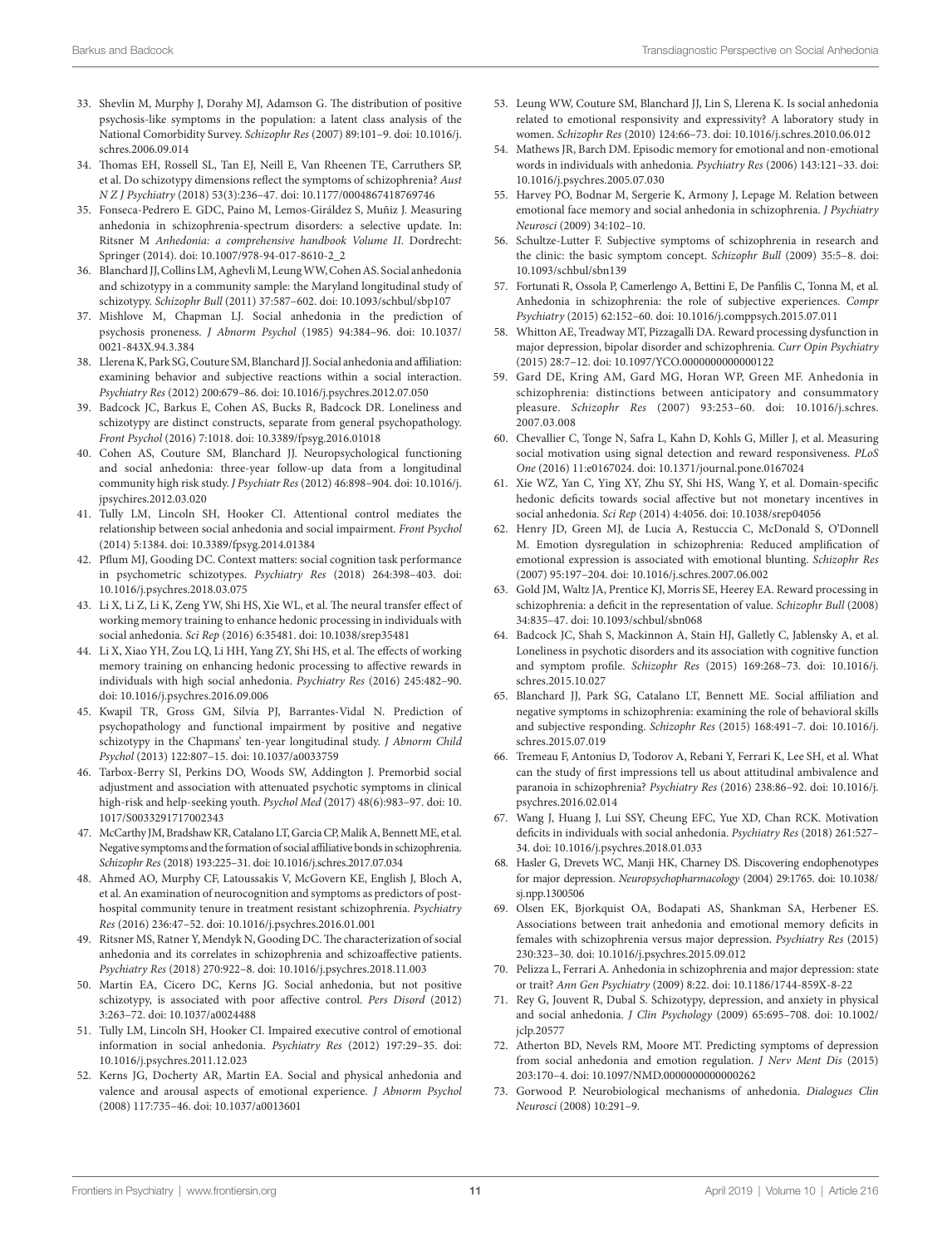- 74. Sherdell L, Waugh CE, Gotlib IH. Anticipatory pleasure predicts motivation for reward in major depression. *J Abnorm Child Psychol* (2012) 121:51–60. doi: [10.1037/a0024945](https://doi.org/10.1037/a0024945)
- 75. Setterfield M, Walsh M, Frey AL, McCabe C. Increased social anhedonia and reduced helping behaviour in young people with high depressive symptomatology. *J Affect Disord* (2016) 205:372–7. doi: [10.1016/j.jad.2016.08.020](https://doi.org/10.1016/j.jad.2016.08.020)
- 76. Schwartz-Mette RA, Rose AJ. Depressive symptoms and conversational selffocus in adolescents' friendships. *J Abnorm Child Psychol* (2016) 44:87–100. doi: [10.1007/s10802-015-9980-3](https://doi.org/10.1007/s10802-015-9980-3)
- 77. Girard JM, Cohn JF, Mahoor MH, Mavadati S, Rosenwald DP. Social risk and depression: evidence from manual and automatic facial expression analysis. Proceedings of the International Conference on Automatic Face and Gesture Recognition IEEE International Conference on Automatic Face & Gesture Recognition (2013) 1–8. doi: [10.1109/FG.2013.6553748](https://doi.org/10.1109/FG.2013.6553748)
- 78. Kadison LS, Ragsdale KA, Mitchell JC, Cassisi JE, Bedwell JS. Subtypes of anhedonia and facial electromyography response to negative affective pictures in non-psychiatric adults. *Cogn Neuropsychiatry* (2015) 20:31–40. doi: [10.1080/13546805.2014.955172](https://doi.org/10.1080/13546805.2014.955172)
- 79. Zhang YJ, Wang HY, Yan C, Wang LL, Cheung EFC, Chan RCK. Working memory training can improve anhedonia in college students with subsyndromal depressive symptoms. *Psychiatry J* (2019) [doi: 10.1002/pchj.271](https://doi.org/10.1002/pchj.271)
- 80. Kollias CT, Kontaxakis VP, Havaki-Kontaxaki BJ, Stamouli S, Margariti M, Petridou E. Association of physical and social anhedonia with depression in the acute phase of schizophrenia. *Psychopathology* (2008) 41:365–70. doi: [10.1159/000152378](https://doi.org/10.1159/000152378)
- 81. Katsanis J, Iacono WG, Beiser M, Lacey L. Clinical correlates of anhedonia and perceptual aberration in first-episode patients with schizophrenia and affective disorder. *J Abnorm Psychol* (1992) 101:184–91. doi: [10.1037/](https://doi.org/10.1037/0021-843X.101.1.184) [0021-843X.101.1.184](https://doi.org/10.1037/0021-843X.101.1.184)
- 82. Berridge KC, Ho C-Y, Richard JM, DiFeliceantonio AG. The tempted brain eats: pleasure and desire circuits in obesity and eating disorders. *Brain Res* (2010) 1350:43–64. doi: [10.1016/j.brainres.2010.04.003](https://doi.org/10.1016/j.brainres.2010.04.003)
- 83. Steinglass JE, Berner LA, Attia E. Cognitive neuroscience of eating disorders. *Psychiatr Clin North Am* (2019) 42:75–91. doi: [10.1016/j.psc.2018.10.008](https://doi.org/10.1016/j.psc.2018.10.008)
- 84. Avena NM, Bocarsly ME. Dysregulation of brain reward systems in eating disorders: neurochemical information from animal models of binge eating, bulimia nervosa, and anorexia nervosa. *Neuropharmacology* (2012) 63:87– 96. doi: [10.1016/j.neuropharm.2011.11.010](https://doi.org/10.1016/j.neuropharm.2011.11.010)
- 85. Berner LA, Brown TA, Lavender JM, Lopez E, Wierenga CE, Kaye WH. Neuroendocrinology of reward in anorexia nervosa and bulimia nervosa: beyond leptin and ghrelin. *Mol Cell Endocrinol* (2018). doi: [10.1016/j.](https://doi.org/10.1016/j.mce.2018.10.018) [mce.2018.10.018](https://doi.org/10.1016/j.mce.2018.10.018)
- 86. Monteleone AM, Castellini G, Volpe U, Ricca V, Lelli L, Monteleone P, et al. Neuroendocrinology and brain imaging of reward in eating disorders: a possible key to the treatment of anorexia nervosa and bulimia nervosa. *Prog Neuropsychopharmacol Biol Psychiatry* (2018) 80:132–42. doi: [10.1016/j.](https://doi.org/10.1016/j.pnpbp.2017.02.020) [pnpbp.2017.02.020](https://doi.org/10.1016/j.pnpbp.2017.02.020)
- 87. Dunlop KA, Woodside B, Downar J. Targeting neural endophenotypes of eating disorders with non-invasive brain stimulation. *Front Neurosci* (2016) 10:30. doi: [10.3389/fnins.2016.00030](https://doi.org/10.3389/fnins.2016.00030)
- 88. Keating C. Theoretical perspective on anorexia nervosa: the conflict of reward. *Neurosci Biobehav Rev* (2010) 34:73–9. doi: [10.1016/j.neubiorev.2009.07.004](https://doi.org/10.1016/j.neubiorev.2009.07.004)
- 89. O'Hara CB, Campbell IC, Schmidt U. A reward-centred model of anorexia nervosa: a focussed narrative review of the neurological and psychophysiological literature. *Neurosci Biobehav Rev* (2015) 52:131–52. doi: [10.1016/j.neubiorev.2015.02.012](https://doi.org/10.1016/j.neubiorev.2015.02.012)
- 90. Keating C, Tilbrook AJ, Rossell SL, Enticott PG, Fitzgerald PB. Reward processing in anorexia nervosa. *Neuropsychologia* (2012) 50:567–75. doi: [10.1016/j.neuropsychologia.2012.01.036](https://doi.org/10.1016/j.neuropsychologia.2012.01.036)
- 91. Treasure J, Corfield F, Cardi V. A three-phase model of the social emotional functioning in eating disorders. *Eur Eat Disord Rev* (2012) 20:431–8. doi: [10.1002/erv.2181](https://doi.org/10.1002/erv.2181)
- 92. Caglar-Nazali HP, Corfield F, Cardi V, Ambwani S, Leppanen J, Olabintan O, et al. A systematic review and meta-analysis of 'Systems for Social Processes' in eating disorders. *Neurosci Biobehav Rev* (2014) 42:55–92. doi: [10.1016/j.](https://doi.org/10.1016/j.neubiorev.2013.12.002) [neubiorev.2013.12.002](https://doi.org/10.1016/j.neubiorev.2013.12.002)
- 93. Cardi V, Di Matteo R, Corfield F, Treasure J. Social reward and rejection sensitivity in eating disorders: an investigation of attentional bias

and early experiences. *World J Biol Psychiatry* (2013) 14:622–33. doi: [10.3109/15622975.2012.665479](https://doi.org/10.3109/15622975.2012.665479)

- 94. Oldershaw A, Hambrook D, Stahl D, Tchanturia K, Treasure J, Schmidt U. The socio-emotional processing stream in Anorexia Nervosa. *Neurosci Biobehav Rev* (2011) 35:970–88. doi: [10.1016/j.neubiorev.2010.11.001](https://doi.org/10.1016/j.neubiorev.2010.11.001)
- 95. Treasure J, Schmidt U. The cognitive-interpersonal maintenance model of anorexia nervosa revisited: a summary of the evidence for cognitive, socioemotional and interpersonal predisposing and perpetuating factors. *J Eat Disord* (2013) 1:13. doi: [10.1186/2050-2974-1-13](https://doi.org/10.1186/2050-2974-1-13)
- 96. Tchanturia K, Davies H, Harrison A, Fox JR, Treasure J, Schmidt U. Altered social hedonic processing in eating disorders. *Int J Eat Disord* (2012) 45:962–9. doi: [10.1002/eat.22032](https://doi.org/10.1002/eat.22032)
- 97. Harrison A, Mountford VA, Tchanturia K. Social anhedonia and work and social functioning in the acute and recovered phases of eating disorders. *Psychiatry Res* (2014) 218:187–94. doi: [10.1016/j.psychres.2014.04.007](https://doi.org/10.1016/j.psychres.2014.04.007)
- 98. Deborde AS, Berthoz S, Godart N, Perdereau F, Corcos M, Jeammet P. [Relations between alexithymia and anhedonia: a study in eating disordered and control subjects]. *Encephale* (2006) 32:83–91. doi: [10.1016/S0013-7006\(06\)76140-1](https://doi.org/10.1016/S0013-7006(06)76140-1)
- 99. Eiber R, Berlin I, de Brettes B.t., Foulon C, Guelfi JD. Hedonic response to sucrose solutions and the fear of weight gain in patients with eating disorders. *Psychiatry Res* (2002) 113:173–80. doi: [10.1016/S0165-1781\(02\)00232-9](https://doi.org/10.1016/S0165-1781(02)00232-9)
- <span id="page-11-0"></span>100. Watson KK, Werling DM, Zucker NL, Platt ML. Altered social reward and attention in anorexia nervosa. *Front Psychol* (2010) 1:36. doi: [10.3389/](https://doi.org/10.3389/fpsyg.2010.00036) [fpsyg.2010.00036](https://doi.org/10.3389/fpsyg.2010.00036)
- <span id="page-11-1"></span>101. McAdams CJ, Lohrenz T, Montague PR. Neural responses to kindness and malevolence differ in illness and recovery in women with anorexia nervosa. *Hum Brain Mapp* (2015) 36:5207–19. doi: [10.1002/hbm.23005](https://doi.org/10.1002/hbm.23005)
- <span id="page-11-2"></span>102. Via E, Soriano-Mas C, Sánchez I, Forcano L, Harrison BJ, Davey CG, et al. Abnormal social reward responses in anorexia nervosa: an fMRI study. *PLoS One* (2015) 10:e0133539. doi: [10.1371/journal.pone.0133539](https://doi.org/10.1371/journal.pone.0133539)
- <span id="page-11-3"></span>103. Tchanturia K, Doris E, Mountford V, Fleming C. Cognitive Remediation and Emotion Skills Training (CREST) for anorexia nervosa in individual format: self-reported outcomes. *BMC Psychiatry* (2015) 15:53. doi: [10.1186/](https://doi.org/10.1186/s12888-015-0434-9) [s12888-015-0434-9](https://doi.org/10.1186/s12888-015-0434-9)
- <span id="page-11-4"></span>104. Tchanturia K, Doris E, Fleming C. Effectiveness of cognitive remediation and emotion skills training (CREST) for anorexia nervosa in group format: a naturalistic pilot study. *Eur Eat Disord Rev* (2014) 22:200–5. doi: [10.1002/](https://doi.org/10.1002/erv.2287) [erv.2287](https://doi.org/10.1002/erv.2287)
- <span id="page-11-5"></span>105. Westwood H, Mandy W, Tchanturia K. Clinical evaluation of autistic symptoms in women with anorexia nervosa. *Mol Autism* (2017) 8:12. doi: [10.1186/s13229-017-0128-x](https://doi.org/10.1186/s13229-017-0128-x)
- 106. Westwood H, Tchanturia K. Autism spectrum disorder in anorexia nervosa: an updated literature review. *Curr Psychiatry Rep* (2017) 19:41. doi: [10.1007/](https://doi.org/10.1007/s11920-017-0791-9) [s11920-017-0791-9](https://doi.org/10.1007/s11920-017-0791-9)
- <span id="page-11-6"></span>107. Alves Pereira C, Silva JR, Cajão R, Lourenço JP, Casanova T. The co-occurrence of eating disorders and psychosis. *Eur Psychiatry* (2016) 33:S425. doi: [10.1016/j.eurpsy.2016.01.1540](https://doi.org/10.1016/j.eurpsy.2016.01.1540)
- <span id="page-11-7"></span>108. Adamson J, Leppanen J, Murin M, Tchanturia K. Effectiveness of emotional skills training for patients with anorexia nervosa with autistic symptoms in group and individual format. *Eur Eat Disord Rev* (2018) 26:367–75. doi: [10.1002/erv.2594](https://doi.org/10.1002/erv.2594)
- <span id="page-11-8"></span>109. Foulkes L, Bird G, Gökçen E, McCrory E, Viding E. Common and distinct impacts of autistic traits and alexithymia on social reward. *PLoS One* (2015) 10:e0121018. doi: [10.1371/journal.pone.0121018](https://doi.org/10.1371/journal.pone.0121018)
- <span id="page-11-9"></span>110. American Psychiatric Association. *Diagnostic and statistical manual of mental disorders: DSM 5*. Washington DC: American Psychiatric Pub Incorporated (2013).
- <span id="page-11-10"></span>111. Mitchell KS, Wolf EJ, Bovin MJ, Lee LO, Green JD, Rosen RC, et al. Network models of DSM-5 posttraumatic stress disorder: Implications for ICD-11. *J Abnorm Psychol* (2017) 126:355–66. doi: [10.1037/abn0000252](https://doi.org/10.1037/abn0000252)
- <span id="page-11-11"></span>112. Kashdan TB, Elhai JD, Frueh BC. Anhedonia and emotional numbing in combat veterans with PTSD. *Behav Res Ther* (2006) 44:457–67. doi: [10.1016/j.](https://doi.org/10.1016/j.brat.2005.03.001) [brat.2005.03.001](https://doi.org/10.1016/j.brat.2005.03.001)
- <span id="page-11-12"></span>113. Powers A, Fani N, Cross D, Ressler KJ, Bradley B, Childhood trauma PTSD. and psychosis: findings from a highly traumatized, minority sample. *Child Abuse Negl* (2016) 58:111–8. doi: [10.1016/j.chiabu.2016.06.015](https://doi.org/10.1016/j.chiabu.2016.06.015)
- <span id="page-11-13"></span>114. Cook JM, Riggs DS, Thompson R, Coyne JC, Sheikh JI. Posttraumatic stress disorder and current relationship functioning among World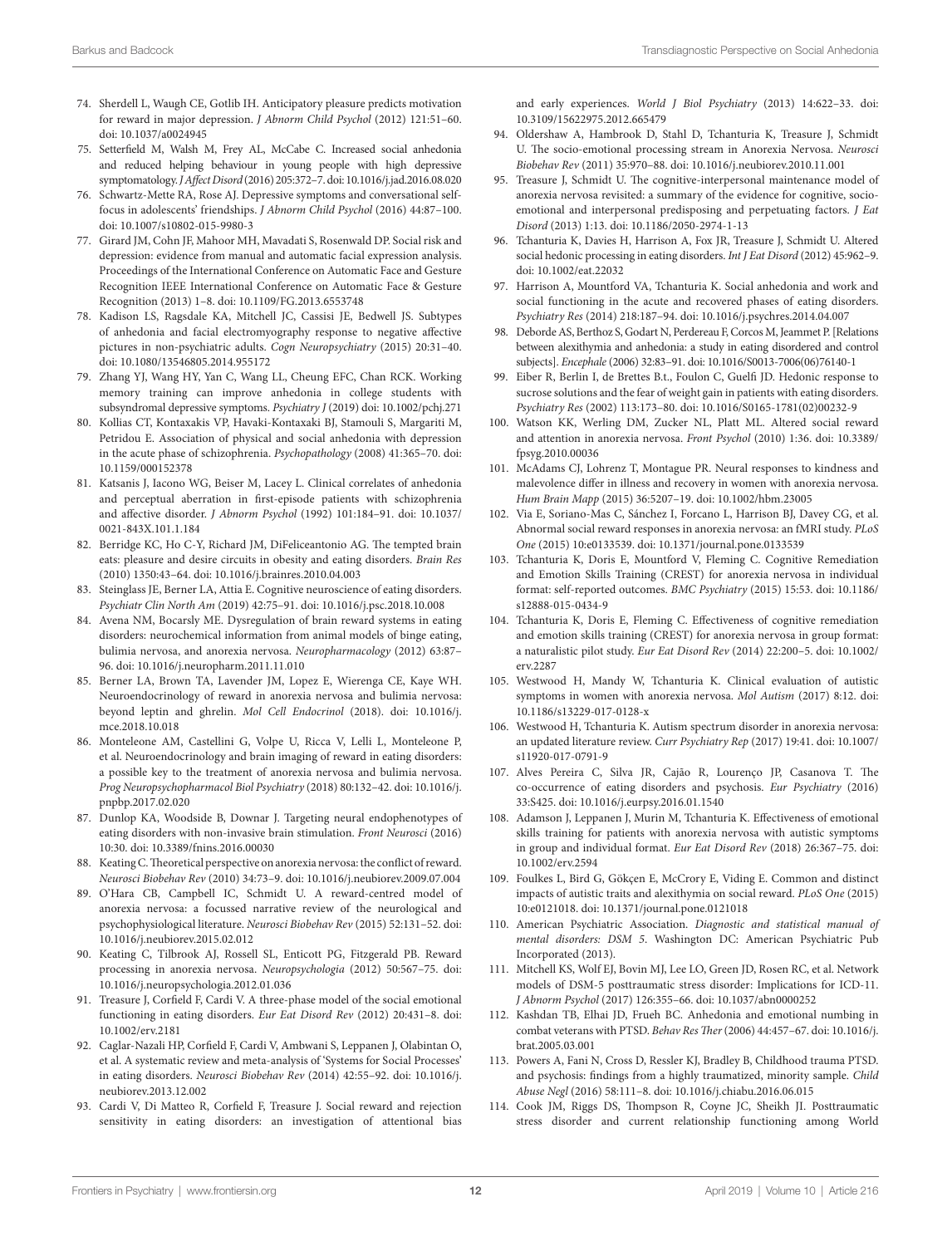War II ex-prisoners of war. *J Fam Psychol* (2004) 18:36–45. doi: [10.1037/0893-3200.18.1.36](https://doi.org/10.1037/0893-3200.18.1.36)

- <span id="page-12-0"></span>115. Elman I, Lowen S, Frederick BB, Chi W, Becerra L, Pitman RK. Functional neuroimaging of reward circuitry responsivity to monetary gains and losses in posttraumatic stress disorder. *Biol Psychiatry* (2009) 66:1083–90. doi: [10.1016/j.biopsych.2009.06.006](https://doi.org/10.1016/j.biopsych.2009.06.006)
- <span id="page-12-1"></span>116. Sailer U, Robinson S, Fischmeister FP, Konig D, Oppenauer C, Lueger-Schuster B, et al. Altered reward processing in the nucleus accumbens and mesial prefrontal cortex of patients with posttraumatic stress disorder. *Neuropsychologia* (2008) 46:2836–44. doi: [10.1016/j.](https://doi.org/10.1016/j.neuropsychologia.2008.05.022) [neuropsychologia.2008.05.022](https://doi.org/10.1016/j.neuropsychologia.2008.05.022)
- <span id="page-12-2"></span>117. Stein MB, Paulus MP. Imbalance of approach and avoidance: the yin and yang of anxiety disorders. *Biol Psychiatry* (2009) 66:1072–4. doi: [10.1016/j.](https://doi.org/10.1016/j.biopsych.2009.09.023) [biopsych.2009.09.023](https://doi.org/10.1016/j.biopsych.2009.09.023)
- <span id="page-12-6"></span>118. Nawijn L, van Zuiden M, Frijling JL, Koch SB, Veltman DJ, Olff M. Reward functioning in PTSD: a systematic review exploring the mechanisms underlying anhedonia. *Neurosci Biobehav Rev* (2015) 51:189–204. doi: [10.1016/j.neubiorev.2015.01.019](https://doi.org/10.1016/j.neubiorev.2015.01.019)
- <span id="page-12-3"></span>119. Clausen AN, Youngren W, Sisante JF, Billinger SA, Taylor C, Aupperle RL, et al. and implicit behavioral tendencies for positive affective stimuli: a brief report. *Front Psychol* (2016) 7:758. doi: [10.3389/fpsyg.2016.00758](https://doi.org/10.3389/fpsyg.2016.00758)
- <span id="page-12-4"></span>120. Galatzer-Levy IR, Bryant RA. 636,120 Ways to have posttraumatic stress disorder. *Perspect Psychol Sci* (2013) 8:651–62. doi: [10.1177/1745691613504115](https://doi.org/10.1177/1745691613504115)
- <span id="page-12-5"></span>121. Lieberman L, Gorka SM, Funkhouser CJ, Shankman SA, Phan KL. Impact of posttraumatic stress symptom dimensions on psychophysiological reactivity to threat and reward. *J Psychiatr Res* (2017) 92:55–63. doi: [10.1016/j.](https://doi.org/10.1016/j.jpsychires.2017.04.002) [jpsychires.2017.04.002](https://doi.org/10.1016/j.jpsychires.2017.04.002)
- <span id="page-12-7"></span>122. Felmingham KL, Falconer EM, Williams L, Kemp AH, Allen A, Peduto A, et al. Reduced amygdala and ventral striatal activity to happy faces in PTSD is associated with emotional numbing. *PLoS One* (2014) 9:e103653. doi: [10.1371/journal.pone.0103653](https://doi.org/10.1371/journal.pone.0103653)
- <span id="page-12-8"></span>123. Frewen PA, Dozois DJA, Lanius RA. Assessment of anhedonia in psychological trauma: psychometric and neuroimaging perspectives. *Eur J Psychotraumatol* (2012) 3. doi: [10.3402/ejpt.v3i0.8587](https://doi.org/10.3402/ejpt.v3i0.8587)
- <span id="page-12-9"></span>124. DePierro JM, D'Andrea W, Frewen P. Anhedonia in trauma related disorders: the good, the bad, and the shut-down. In: Ritsner M. (Eds.) *Anhedonia: A Comprehensive Handbook Volume II*. Springer, Dordrecht (2014). [doi:](https://doi.org/10.1007/978-94-017-8610-2_7)  [10.1007/978-94-017-8610-2\\_7](https://doi.org/10.1007/978-94-017-8610-2_7)
- <span id="page-12-10"></span>125. Li M, D'Arcy C, Meng X. Maltreatment in childhood substantially increases the risk of adult depression and anxiety in prospective cohort studies: systematic review, meta-analysis, and proportional attributable fractions. *Psychol Med* (2015) 46:717–30. doi: [10.1017/S0033291715002743](https://doi.org/10.1017/S0033291715002743)
- <span id="page-12-11"></span>126. Velikonja T, Fisher HL, Mason O, Johnson S. Childhood trauma and schizotypy: a systematic literature review. *Psychol Med* (2015) 45:947–63. doi: [10.1017/S0033291714002086](https://doi.org/10.1017/S0033291714002086)
- <span id="page-12-12"></span>127. Mayo D, Corey S, Kelly LH, Yohannes S, Youngquist AL, Stuart BK, et al. The role of trauma and stressful life events among individuals at clinical high risk for psychosis: a review. *Front Psychiatry* (2017) 8:55. doi: [10.3389/](https://doi.org/10.3389/fpsyt.2017.00055) [fpsyt.2017.00055](https://doi.org/10.3389/fpsyt.2017.00055)
- <span id="page-12-13"></span>128. Ford TC, Crewther DP. Factor analysis demonstrates a common schizoidal phenotype within autistic and schizotypal tendency: implications for neuroscientific studies. *Front Psychiatry* (2014) 5:117. doi: [10.3389/](https://doi.org/10.3389/fpsyt.2014.00117) [fpsyt.2014.00117](https://doi.org/10.3389/fpsyt.2014.00117)
- <span id="page-12-14"></span>129. Morrison KE, Pinkham AE, Penn DL, Kelsven S, Ludwig K, Sasson NJ. Distinct profiles of social skill in adults with autism spectrum disorder and schizophrenia. *Autism Res* (2017) 10:878–87. doi: [10.1002/aur.1734](https://doi.org/10.1002/aur.1734)
- <span id="page-12-15"></span>130. Russell-Smith SN, Bayliss DM, Maybery MT. Unique sets of social and mood characteristics differentiate autistic and negative schizotypy traits in a young adult non-clinical sample. *Pers Individ Dif* (2013) 55:542–6. doi: [10.1016/j.](https://doi.org/10.1016/j.paid.2013.04.030) [paid.2013.04.030](https://doi.org/10.1016/j.paid.2013.04.030)
- <span id="page-12-16"></span>131. Kanner L. Autistic disturbances of affective contact. *Nervous Child* (1943) 2:217–50.
- <span id="page-12-17"></span>132. Novacek DM, Gooding DC, Pflum MJ. Hedonic capacity in the broader autism phenotype: should social anhedonia be considered a characteristic feature? *Front Psychol* (2016) 7:666. doi: [10.3389/fpsyg.2016.00666](https://doi.org/10.3389/fpsyg.2016.00666)
- <span id="page-12-18"></span>133. Rawlings D, Locarnini A. Dimensional schizotypy, autism, and unusual word associations in artists and scientists. *J Res Pers* (2008) 42:465–71. doi: [10.1016/j.jrp.2007.06.005](https://doi.org/10.1016/j.jrp.2007.06.005)
- 134. Russell-Smith SN, Maybery MT, Bayliss DM. Relationships between autisticlike and schizotypy traits: an analysis using the Autism Spectrum Quotient and Oxford-Liverpool Inventory of Feelings and Experiences. *Pers Individ Dif* (2011) 51:128–32. doi: [10.1016/j.paid.2011.03.027](https://doi.org/10.1016/j.paid.2011.03.027)
- 135. Claridge G, McDonald A. An investigation into the relationships between convergent and divergent thinking, schizotypy, and autistic traits. *Pers Individ Dif* (2009) 46:794–9. doi: [10.1016/j.paid.2009.01.018](https://doi.org/10.1016/j.paid.2009.01.018)
- 136. Barneveld PS, Pieterse J, de Sonneville L, van Rijn S, Lahuis B, van Engeland H, et al. Overlap of autistic and schizotypal traits in adolescents with Autism Spectrum Disorders. *Schizophr Res* (2011) 126:231–6. doi: [10.1016/j.](https://doi.org/10.1016/j.schres.2010.09.004) [schres.2010.09.004](https://doi.org/10.1016/j.schres.2010.09.004)
- 137. Dinsdale NL, Hurd PL, Wakabayashi A, Elliot M, Crespi BJ. How are autism and schizotypy related? Evidence from a non-clinical population. *PLoS One* (2013) 8:e63316. doi: [10.1371/journal.pone.0063316](https://doi.org/10.1371/journal.pone.0063316)
- <span id="page-12-19"></span>138. Ford TC, Apputhurai P, Meyer D, Crewther DP. Confirmatory factor analysis of autism and schizophrenia spectrum traits. *Pers Individ Dif* (2017) 110:80–4. doi: [10.1016/j.paid.2017.01.033](https://doi.org/10.1016/j.paid.2017.01.033)
- <span id="page-12-20"></span>139. Woodbury-Smith MR, Robinson J, Wheelwright S, Baron-Cohen S. Screening adults for Asperger Syndrome using the AQ: a preliminary study of its diagnostic validity in clinical practice. *J Autism Dev Disord* (2005) 35:331–5. doi: [10.1007/s10803-005-3300-7](https://doi.org/10.1007/s10803-005-3300-7)
- <span id="page-12-21"></span>140. Mason O, Claridge G. The Oxford-Liverpool Inventory of Feelings and Experiences (O-LIFE): further description and extended norms. *Schizophr Res* (2006) 82:203–11. doi: [10.1016/j.schres.2005.12.845](https://doi.org/10.1016/j.schres.2005.12.845)
- <span id="page-12-22"></span>141. Chapman LJ, Chapman JP, Raulin ML. Scales for physical and social anhedonia. *J Abnorm Psychol* (1976) 85:374–82. doi: [10.1037/0021-843X.85.4.374](https://doi.org/10.1037/0021-843X.85.4.374)
- <span id="page-12-23"></span>142. Berthoz S, Lalanne C, Crane L, Hill EL. Investigating emotional impairments in adults with autism spectrum disorders and the broader autism phenotype. *Psychiatry Res* (2013) 208:257–64. doi: [10.1016/j.psychres.2013.05.014](https://doi.org/10.1016/j.psychres.2013.05.014)
- <span id="page-12-24"></span>143. Chevallier C, Grezes J, Molesworth C, Berthoz S, Happe F. Brief report: selective social anhedonia in high functioning autism. *J Autism Dev Disord* (2012) 42:1504–9. doi: [10.1007/s10803-011-1364-0](https://doi.org/10.1007/s10803-011-1364-0)
- <span id="page-12-25"></span>144. Kazdin AE. Evaluation of the Pleasure Scale in the assessment of anhedonia in children. *J Am Acad Child Adolesc Psychiatry* (1989) 28:364–72. doi: [10.1097/00004583-198905000-00010](https://doi.org/10.1097/00004583-198905000-00010)
- <span id="page-12-26"></span>145. Gadow KD, Garman HD. Social anhedonia in children and adolescents with autism spectrum disorder and psychiatry referrals. *J Clin Child Adolesc Psychol* (2018) 53:1–12. doi: [10.1080/15374416.2018.1514611](https://doi.org/10.1080/15374416.2018.1514611)
- <span id="page-12-27"></span>146. Krach S, Paulus FM, Bodden M, Kircher T. The rewarding nature of social interactions. *Front Behav Neurosci* (2010) 4:22. doi: [10.3389/fnbeh.2010.00022](https://doi.org/10.3389/fnbeh.2010.00022)
- <span id="page-12-28"></span>147. Delmonte S, Balsters JH, McGrath J, Fitzgerald J, Brennan S, Fagan AJ, et al. Social and monetary reward processing in autism spectrum disorders. *Mol Autism* (2012) 3:7. doi: [10.1186/2040-2392-3-7](https://doi.org/10.1186/2040-2392-3-7)
- 148. Chevallier C, Kohls G, Troiani V, Brodkin ES, Schultz RT. The social motivation theory of autism. *Trends Cogn Sci* (2012) 16(4):231–9. doi: [10.](https://doi.org/10.1016/j.tics.2012.02.007) [1016/j.tics.2012.02.007](https://doi.org/10.1016/j.tics.2012.02.007)
- 149. Dubey I, Ropar D, Hamilton AF. Measuring the value of social engagement in adults with and without autism. *Mol Autism* (2015) 6:35. doi: [10.1186/](https://doi.org/10.1186/s13229-015-0031-2) [s13229-015-0031-2](https://doi.org/10.1186/s13229-015-0031-2)
- <span id="page-12-29"></span>150. Kohls G, Chevallier C, Troiani V, Schultz RT. Social 'wanting' dysfunction in autism: neurobiological underpinnings and treatment implications. *J Neurodev Disord* (2012) 4:10. doi: [10.1186/1866-1955-4-10](https://doi.org/10.1186/1866-1955-4-10)
- <span id="page-12-30"></span>151. Mazurek MO. Loneliness, friendship, and well-being in adults with autism spectrum disorders. *Autism* (2014) 18:223–32. doi: [10.1177/1362361312474121](https://doi.org/10.1177/1362361312474121)
- <span id="page-12-31"></span>152. Berridge KC, Robinson TE, Aldridge JW. Dissecting components of reward: 'liking', 'wanting', and learning. *Curr Opin Pharmacol* (2009) 9:65–73. doi: [10.1016/j.coph.2008.12.014](https://doi.org/10.1016/j.coph.2008.12.014)
- <span id="page-12-32"></span>153. Hay DA, Martin NG, Foley D, Treloar SA, Kirk KM, Heath AC. Phenotypic and genetic analyses of a short measure of psychosis-proneness in a large-scale Australian twin study. *Twin Res* (2001) 4:30–40. doi: [10.1375/twin.4.1.30](https://doi.org/10.1375/twin.4.1.30)
- <span id="page-12-33"></span>154. MacDonald AW, 3rd, Pogue-Geile MF, Debski TT, Manuck S. Genetic and environmental influences on schizotypy: a community-based twin study. *Schizophr Bull* (2001) 27:47–58. doi: [10.1093/oxfordjournals.schbul.a006859](https://doi.org/10.1093/oxfordjournals.schbul.a006859)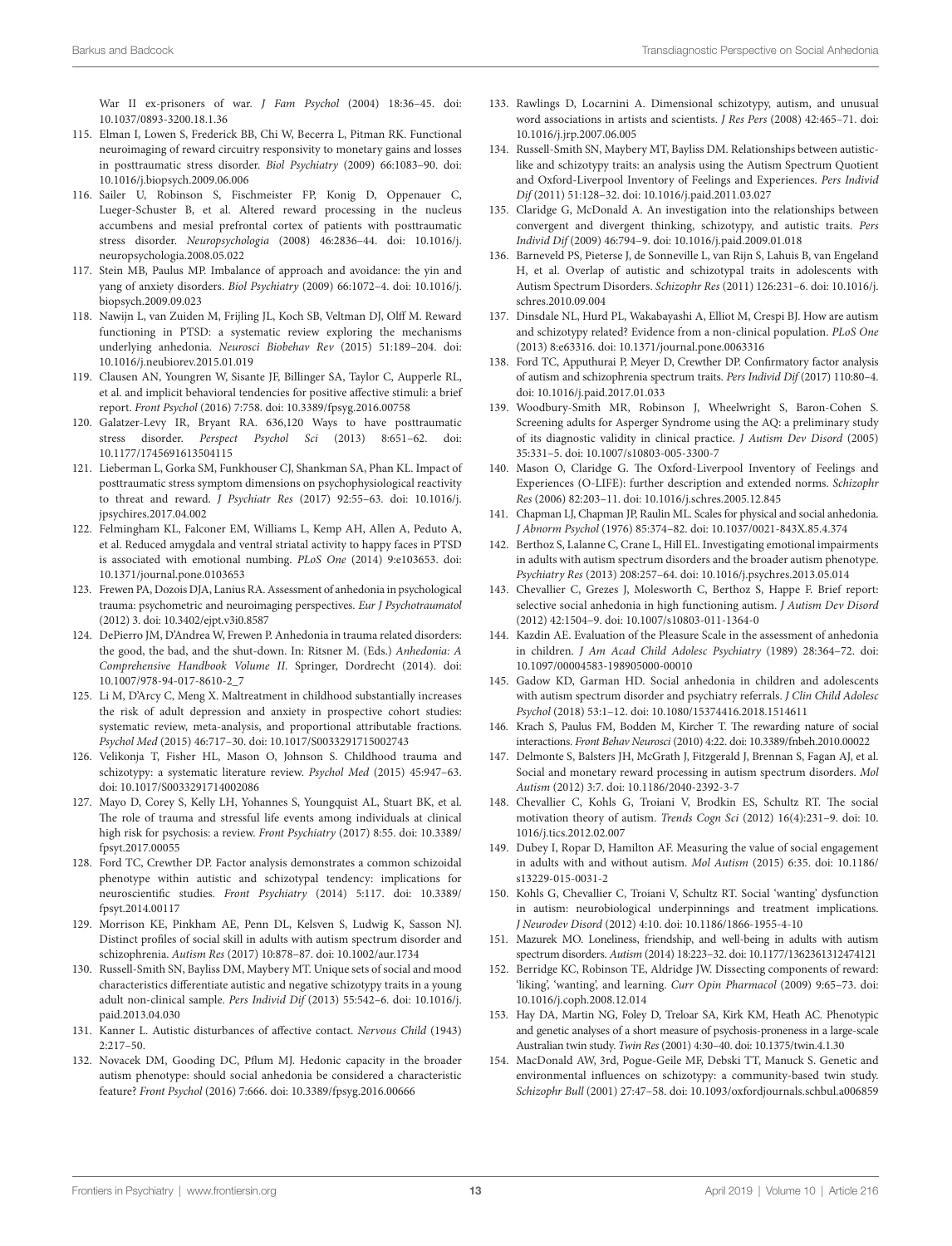- <span id="page-13-0"></span>155. Bader V, Tomppo L, Trossbach SV, Bradshaw NJ, Prikulis I, Leliveld SR, et al. Proteomic, genomic and translational approaches identify CRMP1 for a role in schizophrenia and its underlying traits. *Hum Mol Genet* (2012) 21:4406– 18. doi: [10.1093/hmg/dds273](https://doi.org/10.1093/hmg/dds273)
- <span id="page-13-1"></span>156. Tomppo L, Hennah W, Miettunen J, Jarvelin MR, Veijola J, Ripatti S, et al. Association of variants in DISC1 with psychosis-related traits in a large population cohort. *Arch Gen Psychiatry* (2009) 66:134–41. doi: [10.1001/](https://doi.org/10.1001/archgenpsychiatry.2008.524) [archgenpsychiatry.2008.524](https://doi.org/10.1001/archgenpsychiatry.2008.524)
- <span id="page-13-2"></span>157. Feldman R. The neurobiology of human attachments. *Trends Cogn Sci* (2017) 21:80–99. doi: [10.1016/j.tics.2016.11.007](https://doi.org/10.1016/j.tics.2016.11.007)
- <span id="page-13-3"></span>158. Docherty AR, Sponheim SR. Anhedonia as a phenotype for the Val158Met COMT polymorphism in relatives of patients with schizophrenia. *J Abnorm Psychol* (2008) 117:788–98. doi: [10.1037/a0013745](https://doi.org/10.1037/a0013745)
- <span id="page-13-4"></span>159. Eisenstein SA, Bogdan R, Chen L, Moerlein SM, Black KJ, Perlmutter JS, et al. Preliminary evidence that negative symptom severity relates to multilocus genetic profile for dopamine signaling capacity and D2 receptor binding in healthy controls and in schizophrenia. *J Psychiatr Res* (2017) 86:9–17. doi: [10.1016/j.jpsychires.2016.11.007](https://doi.org/10.1016/j.jpsychires.2016.11.007)
- <span id="page-13-5"></span>160. Loas G, Duru C, Godefroy O, Krystkowiak P. Hedonic deficits in Parkinson's disease: is consummatory anhedonia specific? *Front Neurol* (2014) 5:24. doi: [10.3389/fneur.2014.00024](https://doi.org/10.3389/fneur.2014.00024)
- <span id="page-13-6"></span>161. Nagayama H, Maeda T, Uchiyama T, Hashimoto M, Nomoto N, Kano O, et al. Anhedonia and its correlation with clinical aspects in Parkinson's disease. *J Neurol Sci* (2017) 372:403–7. doi: [10.1016/j.jns.2016.10.051](https://doi.org/10.1016/j.jns.2016.10.051)
- <span id="page-13-7"></span>162. Nummenmaa L, Tuominen L. Opioid system and human emotions. *Br J Pharmacology* (2017) 175(14):2737–49. [doi: 10.1111/bph.13812](https://doi.org/10.1111/bph.13812)
- <span id="page-13-8"></span>163. Bali A, Randhawa PK, Jaggi AS. Stress and opioids: role of opioids in modulating stress-related behavior and effect of stress on morphine conditioned place preference. *Neurosci Biobehav Rev* (2015) 51:138–50. doi: [10.1016/j.neubiorev.2014.12.018](https://doi.org/10.1016/j.neubiorev.2014.12.018)
- <span id="page-13-9"></span>164. Cinque C, Pondiki S, Oddi D, Di Certo MG, Marinelli S, Troisi A, et al. Modeling socially anhedonic syndromes: genetic and pharmacological manipulation of opioid neurotransmission in mice. *Transl Psychiatry* (2012) 2:e155. doi: [10.1038/tp.2012.83](https://doi.org/10.1038/tp.2012.83)
- <span id="page-13-10"></span>165. Troisi A, Frazzetto G, Carola V, Di Lorenzo G, Coviello M, D'Amato FR, et al. Social hedonic capacity is associated with the A118G polymorphism of the mu-opioid receptor gene (OPRM1) in adult healthy volunteers and psychiatric patients. *Soc Neurosci* (2011) 6:88–97. doi: [10.1080/](https://doi.org/10.1080/17470919.2010.482786) [17470919.2010.482786](https://doi.org/10.1080/17470919.2010.482786)
- <span id="page-13-11"></span>166. Resendez SL, Keyes PC, Day JJ, Hambro C, Austin CJ, Maina FK, et al. Dopamine and opioid systems interact within the nucleus accumbens to maintain monogamous pair bonds. *Elife* (2016) 5:e15325. doi: [10.7554/eLife.15325](https://doi.org/10.7554/eLife.15325)
- <span id="page-13-12"></span>167. Depue RA, Morrone-Strupinsky JV. A neurobehavioral model of affiliative bonding: implications for conceptualizing a human trait of affiliation. *Behav Brain Sci* (2005) 28:313–50. discussion 350–95. [doi: 10.1017/S0140525X05000063](https://doi.org/10.1017/S0140525X05000063)
- <span id="page-13-13"></span>168. Lipina TV, Fletcher PJ, Lee FH, Wong AH, Roder JC. Disrupted-inschizophrenia-1 Gln31Leu polymorphism results in social anhedonia associated with monoaminergic imbalance and reduction of CREB and beta-arrestin-1,2 in the nucleus accumbens in a mouse model of depression. *Neuropsychopharmacology* (2013) 38:423–36. doi: [10.1038/](https://doi.org/10.1038/npp.2012.197) [npp.2012.197](https://doi.org/10.1038/npp.2012.197)
- <span id="page-13-14"></span>169. Walter H, Heckers S, Kassubek J, Erk S, Frasch K, Abler B. Further evidence for aberrant prefrontal salience coding in schizophrenia. *Front Behav Neurosci* (2010) 3:62. [doi:10.3389/neuro.08.062.2009](https://doi.org/10.3389/neuro.08.062.2009)
- <span id="page-13-15"></span>170. Walter H, Kammerer H, Frasch K, Spitzer M, Abler B. Altered reward functions in patients on atypical antipsychotic medication in line with the revised dopamine hypothesis of schizophrenia. *Psychopharmacology* (2009) 206:121–32. doi: [10.1007/s00213-009-1586-4](https://doi.org/10.1007/s00213-009-1586-4)
- <span id="page-13-16"></span>171. Hooker CI, Benson TL, Gyurak A, Yin H, Tully LM, Lincoln SH. Neural activity to positive expressions predicts daily experience of schizophreniaspectrum symptoms in adults with high social anhedonia. *J Abnorm Psychol* (2014) 123:190–204. doi: [10.1037/a0035223](https://doi.org/10.1037/a0035223)
- <span id="page-13-17"></span>172. Gunther V, Lindner C, Dannlowski U, Kugel H, Suslow T. Amygdalar gray matter volume and social relating in schizophrenia. *Neuropsychobiology* (2016) 74:139–43. doi: [10.1159/000458528](https://doi.org/10.1159/000458528)
- <span id="page-13-18"></span>173. Healey KL, Morgan J, Musselman SC, Olino TM, Forbes EE. Social anhedonia and medial prefrontal response to mutual liking in late adolescents. *Brain Cogn* (2014) 89:39–50. doi: [10.1016/j.bandc.2013.12.004](https://doi.org/10.1016/j.bandc.2013.12.004)
- <span id="page-13-19"></span>174. Yang XH, Wang Y, Wang DF, Tian K, Cheung EFC, Xie GR, et al. White matter microstructural abnormalities and their association with anticipatory anhedonia in depression. *Psychiatry Res* (2017) 264:29–34. doi: [10.1016/j.](https://doi.org/10.1016/j.pscychresns.2017.04.005) [pscychresns.2017.04.005](https://doi.org/10.1016/j.pscychresns.2017.04.005)
- <span id="page-13-20"></span>175. Wang Y, Liu WH, Li Z, Wei XH, Jiang XQ, Geng FL, et al. Altered corticostriatal functional connectivity in individuals with high social anhedonia. *Psychol Med* (2016) 46:125–35. doi: [10.1017/S0033291715001592](https://doi.org/10.1017/S0033291715001592)
- <span id="page-13-21"></span>176. Yin H, Tully LM, Lincoln SH, Hooker CI. Adults with high social anhedonia have altered neural connectivity with ventral lateral prefrontal cortex when processing positive social signals. *Front Hum Neurosci* (2015) 9:469. doi: [10.3389/fnhum.2015.00469](https://doi.org/10.3389/fnhum.2015.00469)
- <span id="page-13-22"></span>177. Wang Y, Deng Y, Fung G, Liu WH, Wei XH, Jiang XQ, et al. Distinct structural neural patterns of trait physical and social anhedonia: evidence from cortical thickness, subcortical volumes and inter-regional correlations. *Psychiatry Res* (2014) 224:184–91. doi: [10.1016/j.pscychresns.](https://doi.org/10.1016/j.pscychresns.2014.09.005) [2014.09.005](https://doi.org/10.1016/j.pscychresns.2014.09.005)
- <span id="page-13-23"></span>178. Enneking V, Krussel P, Zaremba D, Dohm K, Grotegerd D, Forster K, et al. Social anhedonia in major depressive disorder: a symptom-specific neuroimaging approach. *Neuropsychopharmacology* (2018) 44(5):883–9. [doi:](https://doi.org/10.1038/s41386-018-0283-6)  [10.1038/s41386-018-0283-6](https://doi.org/10.1038/s41386-018-0283-6)
- <span id="page-13-24"></span>179. Forbes EE. Where's the fun in that? Broadening the focus on reward function in depression. *Biol Psychiatry* (2009) 66:199–200. doi: [10.1016/j.](https://doi.org/10.1016/j.biopsych.2009.05.001) [biopsych.2009.05.001](https://doi.org/10.1016/j.biopsych.2009.05.001)
- <span id="page-13-25"></span>180. Chein J, Albert D, O'Brien L, Uckert K, Steinberg L. Peers increase adolescent risk taking by enhancing activity in the brain's reward circuitry. *Dev Sci* (2011) 14:F1–10. doi: [10.1111/j.1467-7687.2010.01035.x](https://doi.org/10.1111/j.1467-7687.2010.01035.x)
- <span id="page-13-26"></span>181. Albert D, Chein J, Steinberg L. Peer influences on adolescent decision making. *Curr Dir Psychol Sci* (2013) 22:114–20. doi: [10.1177/0963721412471347](https://doi.org/10.1177/0963721412471347)
- <span id="page-13-27"></span>182. Horton LE, Smith AA, Haas GL. The nature and timing of social deficits in child and adolescent offspring of parents with schizophrenia: preliminary evidence for precursors of negative symptoms? *Schizophr Res* (2014) 159:27– 30. doi: [10.1016/j.schres.2014.07.007](https://doi.org/10.1016/j.schres.2014.07.007)
- <span id="page-13-28"></span>183. McGorry PD, Purcell R, Goldstone S, Amminger GP. Age of onset and timing of treatment for mental and substance use disorders: implications for preventive intervention strategies and models of care. *Curr Opin Psychiatry* (2011) 24:301–6. doi: [10.1097/YCO.0b013e3283477a09](https://doi.org/10.1097/YCO.0b013e3283477a09)
- <span id="page-13-29"></span>184. McMakin DL, Olino TM, Porta G, Dietz LJ, Emslie G, Clarke G, et al. Anhedonia predicts poorer recovery among youth with selective serotonin reuptake inhibitor-treatment resistant depression. *J Am Acad Child Adolesc Psychiatry* (2012) 51:404–11. doi: [10.1016/j.jaac.2012.01.011](https://doi.org/10.1016/j.jaac.2012.01.011)
- <span id="page-13-30"></span>185. Meier A, Allen G. Romantic relationships from adolescence to young adulthood: evidence from the National Longitudinal Study of Adolescent Health. *Sociol Q* (2009) 50:308–35. doi: [10.1111/j.1533-8525.2009.01142.x](https://doi.org/10.1111/j.1533-8525.2009.01142.x)
- <span id="page-13-31"></span>186. Selten J-P, van der Ven E, Rutten BPF, Cantor-Graae E. The social defeat hypothesis of schizophrenia: an update. *Schizophr Bull* (2013) 39:1180–6. doi: [10.1093/schbul/sbt134](https://doi.org/10.1093/schbul/sbt134)
- 187. Allen NB, Badcock PBT. The social risk hypothesis of depressed mood: evolutionary, psychosocial, and neurobiological perspectives. *Psychol Bull* (2003) 129:887–913. doi: [10.1037/0033-2909.129.6.887](https://doi.org/10.1037/0033-2909.129.6.887)
- 188. Rohde P. The relevance of hierarchies, territories, defeat for depression in humans: hypotheses and clinical predictions. *J Affect Disord* (2001) 65:221– 30. doi: [10.1016/S0165-0327\(00\)00219-6](https://doi.org/10.1016/S0165-0327(00)00219-6)
- <span id="page-13-32"></span>189. Gilbert P, Allan S, Brough S, Melley S, Miles JN. Relationship of anhedonia and anxiety to social rank, defeat and entrapment. *J Affect Disord* (2002) 71:141–51. doi: [10.1016/S0165-0327\(01\)00392-5](https://doi.org/10.1016/S0165-0327(01)00392-5)
- <span id="page-13-33"></span>190. Ethridge P, Kujawa A, Dirks MA, Arfer KB, Kessel EM, Klein DN, et al. Neural responses to social and monetary reward in early adolescence and emerging adulthood. *Psychophysiology* (2017) 54(12):1786–99. doi: [10.1111/](https://doi.org/10.1111/psyp.12957) [psyp.12957](https://doi.org/10.1111/psyp.12957)
- <span id="page-13-34"></span>191. Casey BJ, Jones RM, Somerville LH. Braking and accelerating of the adolescent brain. *J Res Adolesc* (2011) 21:21–33. doi: [10.1111/j.1532-7795.2010.00712.x](https://doi.org/10.1111/j.1532-7795.2010.00712.x)
- <span id="page-13-35"></span>192. Corral-Frias NS, Nikolova YS, Michalski LJ, Baranger DA, Hariri AR, Bogdan R. Stress-related anhedonia is associated with ventral striatum reactivity to reward and transdiagnostic psychiatric symptomatology. *Psychol Med* (2015) 45:2605–17. doi: [10.1017/S0033291715000525](https://doi.org/10.1017/S0033291715000525)
- <span id="page-13-36"></span>193. Kohls G, Peltzer J, Herpertz-Dahlmann B, Konrad K. Differential effects of social and non-social reward on response inhibition in children and adolescents. *Dev Sci* (2009) 12. doi: [10.1111/j.1467-7687.2009.00816.x](https://doi.org/10.1111/j.1467-7687.2009.00816.x)